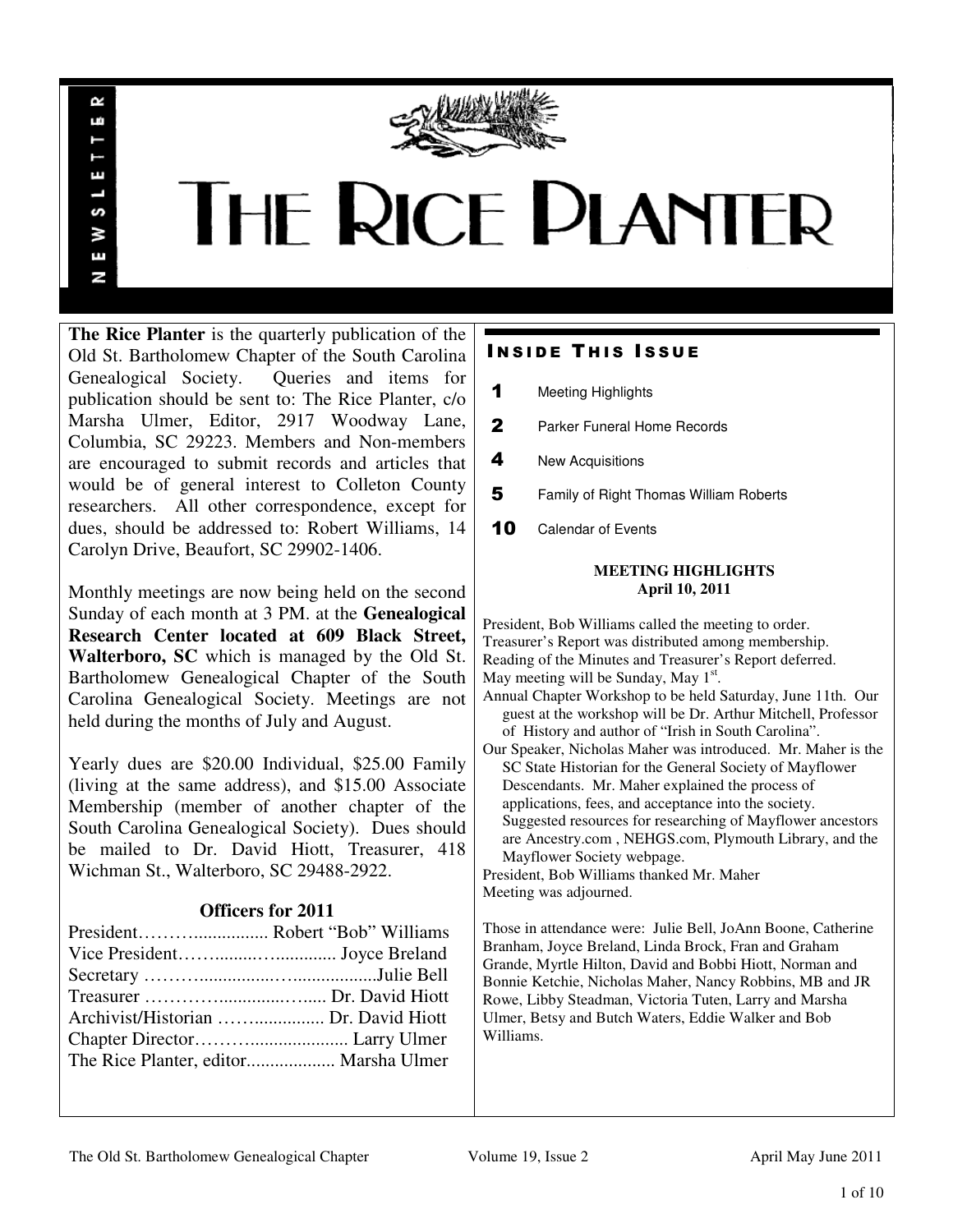|--|

| <b>MEETING HIGHLIGHTS</b>                                                                                                                                                                  |              |
|--------------------------------------------------------------------------------------------------------------------------------------------------------------------------------------------|--------------|
| May 1, 2011                                                                                                                                                                                |              |
| Meeting called to order by Pres. Bob Williams.                                                                                                                                             | Har          |
| Minutes were read and approved.                                                                                                                                                            | b. S         |
| Treasurer's Report read and approved.<br>Pres. Bob Williams informed us of several upcoming events.                                                                                        | $d.$ $D$     |
| May 15 <sup>th</sup> at 6pm SCV will do a walking tour of Live Oak Cemetery                                                                                                                | bur:         |
| June 24 <sup>th</sup> at 3:00 pm Dedication of Whippy Swamp Muster                                                                                                                         | Spo<br>Fath  |
| Grounds in Crocketville.                                                                                                                                                                   | Mot          |
| June 25 <sup>th</sup> Rededication of the Confederate Veteran's Memorial                                                                                                                   | Occ          |
| at the Colleton County Courthouse.                                                                                                                                                         | Son          |
| Book signing in Beaufort of new book on Civil War written by                                                                                                                               |              |
| Larry Rowland.                                                                                                                                                                             | Dau          |
| <b>Old Business:</b>                                                                                                                                                                       |              |
| Pres Bob Williams has sent a letter to Colleton County requesting<br>renewal of OSBGC's lease on the Research Center. This<br>request must be made each year before May 15 <sup>th</sup> . | Bro          |
| Cemetery Book discussed again, Pres Bob Williams to contact                                                                                                                                |              |
| Judy Ballard regarding it's progress.                                                                                                                                                      |              |
| Discussion of re-drafted by-laws and their acceptance. Marsha<br>Ulmer to put notification in June Rice Planter and voting on this                                                         | Sis:         |
| issue will take place at September meeting.                                                                                                                                                |              |
| Discussion of OSBGC officers and their duties to be placed in                                                                                                                              |              |
| folders at Research Center.                                                                                                                                                                | Har          |
| <b>New Business:</b><br>Discussion of OSBGC having a Face Book page. Motion made                                                                                                           | b. A<br>d. A |
| and accepted to initiate OSBGC Face Book Page with Larry                                                                                                                                   | bur:         |
| Ulmer as administrator.                                                                                                                                                                    | Fath         |
| Discussion of renaming research center. Motion made and                                                                                                                                    | Mot          |
| accepted that the name of the research center "Colleton                                                                                                                                    | Sis:         |
| Genealogical Center" will remain the same.                                                                                                                                                 | Mat          |
| Discussion of Annual Workshop. OSBGC Workshop to be held                                                                                                                                   | C            |
| June 11 <sup>th</sup> with sign in at 9:30 am, speakers at 10:00 and at                                                                                                                    | Pat          |
| 11:00, lunch from 12:00 until 1:30, 1:30 until 4:00 research<br>center will be open and volunteers will be available to help all                                                           |              |
| visitors.                                                                                                                                                                                  | Hel<br>b. D  |
| Meeting was adjourned.                                                                                                                                                                     | d. F         |
| In attendance were: Julie Bell, David and Bobbi Hiott, Larry and                                                                                                                           | bur:         |
| Marsha Ulmer, Bob Williams.                                                                                                                                                                | Spo          |
|                                                                                                                                                                                            | Fath         |
| <b>WORKSHOP HIGHLIGHTS</b>                                                                                                                                                                 | Mot          |
| June 11, 2011<br>Meeting called to order by Pres. Bob Williams.                                                                                                                            | Dau          |
| Lease for Research Center renewed. Insurance required and renewed.                                                                                                                         | Bro<br>2gr   |
| Two members of OSBGC will be sadly missed. They were Myrtle                                                                                                                                | 2 gr         |
| Pope Hilton and Don Padgett.                                                                                                                                                               |              |
| Commemorative Service at the CSA Memorial on Sat. Jun 25 <sup>th</sup> 2011.                                                                                                               | Hic          |
| Workshop speakers introduced.                                                                                                                                                              | b. A         |
| Dr. Sarah Miller spoke on the Diary of Rev. Charles                                                                                                                                        | d. A         |
| Woodmason.                                                                                                                                                                                 | bur:         |
| Dr. Arthur Mitchell spoke on Irish in the Carolinas.                                                                                                                                       | Fath         |
| Pres. Bob Williams thanked our speakers and presented them<br>with a copy of Saddle Soldiers.                                                                                              | Mot          |
| We adjourned for lunch at 11:50 and opened Research Center                                                                                                                                 | Gra          |
| for our guests. Members were available to help many with                                                                                                                                   |              |
| research on their ancestors.                                                                                                                                                               | Hill         |
| Those attending were: Martha and Lisa Andrews, Julie Bell,                                                                                                                                 | b. N         |
| Betty Black, JoAnn Boone, Catherine Branham, Ina Easton,                                                                                                                                   | d. N         |
| Fran and Graham Grande, Bobbi and David Hiott, June                                                                                                                                        | bur:         |
| Hudson, John and Faye Kassing, Bonnie and Norman                                                                                                                                           | Fath         |
| Ketchie, Joy Lawson, Sarah Miller, Arthur Mitchell, Jackie                                                                                                                                 | Mot          |
| Roberts, Linda Salsbury, Nell Simmons, Bill Stevens, Billy Syfrett,                                                                                                                        | Gra          |
| Victoria Tuten, Larry and Marsha Ulmer and Robert Williams.                                                                                                                                |              |
|                                                                                                                                                                                            |              |

#### **Harley, Mack E.**

b. Sep 24 1904 Harleyville, SC dec 22 1956 Colleton Co, SC Harleyville, SC use: Inez Kolb her: Joseph C. Harley b. Dorchester Co, SC ther: Lula McKissick b. Dorchester Co, SC : Section Foreman s: Mack E. Harley, Jr of Yemassee, SC Jimmie Harley of Green Pond, SC Is: Mrs. Nick Woovis of Walterboro, SC Mrs. Edwin Robinson of Walterboro, SC Mrs. Muckinfuss of Fountain, Col. s: Clifton Harley of Harleyville, SC Legare Harley of Haleyville, SC Rowell Harley of Harleyville, SC William Harley of Charleston, SC Mrs. C. S. Strickland of Florida Mrs. J. M. Weeks of Florida Mrs. Eddie Westbury of Harleyville, SC

#### **Hart, William Robert Jr.**

ug 21 1956 Colleton Co, SC ug 22 1956 Charleston Medical College Hospital Live Oak Cemetery, Walterboro, SC er: William Robert Sr. b. St. George, SC ther: Betty Rae White b. White Hall, SC Debra Lynn Hart ternal Grandparents: R. A. White and Mrs. Thelma White both of White Hall, SC ernal Grandparent: Mrs. Sidell Hart of St. George, SC

#### **Helfrich, Margaret Matilda Nussmeier**

bec 18 1874 Evansville, Ind. eb 19 1956 Colleton Co, SC Oak Hill Cemetery, Evansville, Ind. use: Michael R. Helfrich ner: William Nussmeier b. Evansville, Ind. ther: Anna Richaus b. Evansville, Ind. 1: Mrs. Julian DeTreville of Walterboro, SC Charles H. Nussmeier andchildren eat grandchildren

#### **Hickman, William Horace Jr**

pr 16 1956 Colleton County Hospital, Walterboro, SC pr 20 1956 Colleton County Hospital, Walterboro, SC Spring Hill Baptist Cemetery er: William Horace Hickman Sr b. Cottageville, SC ther: Jo Ann Robertson b. Dorchester County, SC ndparents: Mrs. Annie Hickman of Cottageville, SC Mr. and Mrs. Joe Robertson of Cottageville, SC

#### **Hill, Lee Edward**

Aay 29 1956 Colleton County Hospital, Walterboro, SC Aay 31 1956 Colleton County Hospital, Walterboro, SC Live Oak Cemetery, Walterboro, SC er: Lee L. Hill b. Colleton County, SC ther: Florence Jacqueline Moysey b. New York ndparents: Mr. and Mrs. Edward D. Moysey of Walterboro, SC Mr. and Mrs. William A. Hill of Monroe, Okla.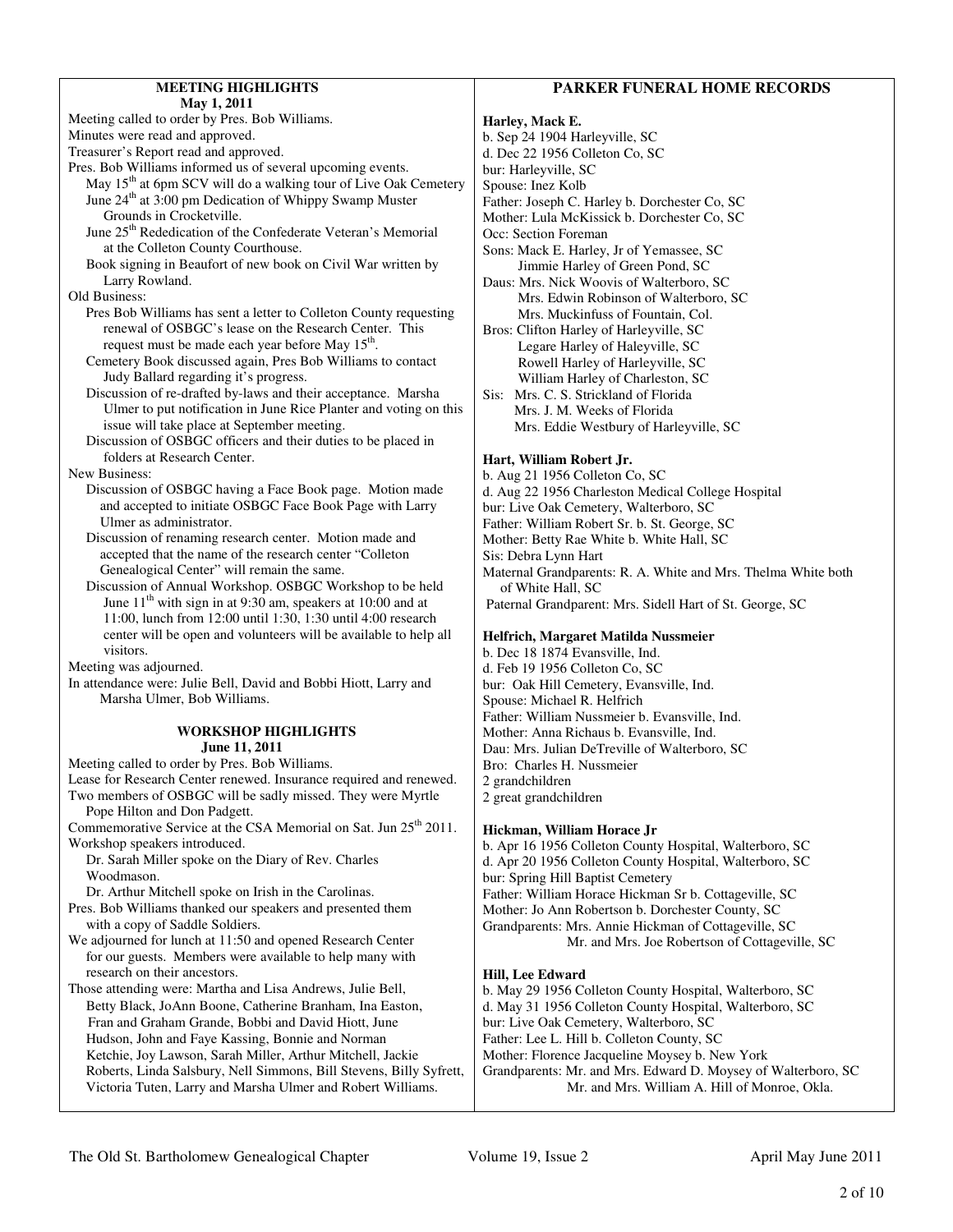| <b>Hiott, May Hiers</b><br>Jones, Kenneth Elmo cont'<br>b. Apr 15 1879 Colleton County, SC<br>Father: K. G. Jones b. Colleton County, SC<br>d. Aug 13 1956 Colleton County, SC<br>Mother: Alma Godley Jones Martin b. Colleton County, SC<br>Son: Robert Jones of Walterboro, SC<br>bur: Live Oak Cemetery, Walterboro, SC<br>Spouse: M. H. Hiott<br>Dau: Lynn Jones of Walterboro, SC<br>Father: Rev. Jasper T. Hiers b. Barnwell, SC<br>Bros: Sam C. Jones of Walterboro, SC<br>Mother: Louisa Ackerman b. Colleton County, SC<br>Cecil W. Jones of Walterboro, SC<br>Guy L. Jones of Walterboro, SC<br>Mrs. W. J. Deboise of Miley, SC<br>Sis:<br>Hughes, Benjamin<br>b. Nov 12 1874 Colleton County, SC<br>Mrs. Jim Godley of Islandton, SC<br>d. Jul 7 1956 Colleton County Hospital, Walterboro, SC<br>Mrs. Marshall Thompson of Walterboro, SC<br>Mil: Veteran of World War II<br>bur: Gruber Cemetery<br>Spouse: Lenna Rhode<br>Occ: Retired Farmer<br>Hudson, Goldie Adeline Ritter<br>Father: John Hughes b. Colleton County, SC<br>b. Dec 26 1910 Colleton County, SC<br>Mother: Mary Seigler b. Colleton County, SC<br>d. Sep 2, 1956 Walterboro, SC<br>Son: J. P. Hughes of Cottageville, SC<br>bur: Pine Grove Baptist Church<br>Daus: Mrs. H. M. Robertson of Cottageville, SC<br>Spouse: Charles Willis Hudson<br>Mrs. D. W. Robertson of Cottageville, SC<br>Father: W. C. Ritter b. Colleton County, SC<br>Bro: Gruber Hughes of St. George, SC<br>Mother: Martha Smoak b. Colleton County, SC<br>Sons: Herbert Hudson of Sanford, FL<br>Sis:<br>Mrs. Lizzie Braswell of St. George, SC<br>Dean Hudson of Corpus Christi, TX<br>Jacques, William Mouzon<br>Thomas Hudson of Walterboro, SC<br>b. May 18 1873 Colleton County, SC<br>Robert Hudson of Walterboro, SC<br>d. Jan 18 1956 Colleton County, SC<br>Roy Hudson of Walterboro, SC<br>bur: Jacques Cemetery<br>Kirkland Hudson of Walterboro, SC<br>1 <sup>st</sup> Spouse: Bessie Dandridge<br>Jack Hudson of Walterboro, SC<br>2 <sup>nd</sup> Spouse: Lucia Rhode<br>Bros: Curtis Ritter of Yemassee, SC<br>Occ: Farming and Director in R.E.A. (Elec. Coop.)<br>Jessie M. Ritter of Green Cave Springs, FL<br>Father: John Jacques b. Colleton County, SC<br>Sis: Mrs. E. E. Meyer of Georgetown, SC<br>1 Grandson<br>Mother: Jane Adams b. Colleton County, SC<br>Step-Son: Eugene Shieder of Charleston, SC<br>Adopted Son: Paul Pooser of Charleston, SC<br>Jacques, George Washington<br>b. Jun 30 1898 Colleton County, SC<br>Step-Dau: Mrs. Adrian A. Rhode of Cottageville, SC<br>Adopted Dau: Mrs. Marvin Rhode of Johns Island, SC<br>d. Feb 26 1956 Cottageville, SC<br>2 Adopted Grandsons<br>bur: Jacques Cemetery<br>5 Step Grandsons<br>Spouse: Clara Suttle<br>Occ: Salesman<br>4 Step Granddaughter<br>Mil: Veteran of World War II<br>Father: G. W. Jacques b. Colleton County, SC<br><b>Jones, Lee Johnson</b><br>b. Feb 11 1867 Colleton County, SC<br>Mother: Julia Jacques b. Colleton County, SC<br>d. Dec 15 1956 Baptist Hospital, Columbia, SC<br>Bro: Oliver Jacques of Charleston, SC<br>bur: Lodge Methodist Cemetery<br>Sis: Mrs. C. D. Brownlee of Charleston, SC<br>Spouse: Kate Clifton Smyly Jones<br>Mrs. Minnie Drake of Charleston, SC<br>Occ: Retired Farmer<br>Mrs. Mattie Whilden of Raleigh, NC<br>Father: Robert Lee Jones b. Lodge, SC<br>Half-Sis: Mrs. W. E. Isgett of Charleston, SC<br>Mother: Malinda Caldwell b. Colleton County, SC<br>(George Washington Jacques has lived in Pittsburg since 1919)<br>Son: W. Herbert Jones of Columbia, SC<br>Daus: Mrs. R. D. Carter of Walterboro, SC<br>Jarrett, Frank<br>b. Jun 24 1885 Richard City, TN<br>Mrs. P. Hiers of Anderson, SC<br>d. Apr 28 1956 Colleton County, SC<br>Mrs. H. D. Miley (Lynn) of Lodge, SC<br>Mrs. C. W. Sease of Port Royal, SC<br>bur: Live Oak Cemetery, Walterboro, SC<br>Mrs. Wendell Jordan of Lodge, SC<br>Spouse: Flora Loving<br>17 Grandchildren<br>Occ: Retired Sheet Metal Worker<br>16 Great Grandchildren<br>Father: William Jarrett b. Richard City, TN<br>Mother: Martha Shirley b. Richard City, TN<br>Son: Billy F. Jarrett of Charleston, SC<br><b>Jones, Kenneth Elmo</b><br>b. Dec 22 1923 Colleton County, SC<br>Daus: Mrs. D. Milford of Georgia<br>d. Jan 14 1956 Colleton County, SC<br>Mrs. R. E. Hackworth of Chattanooga, TN<br>Mrs. Fred H. Love of Chattanooga, TN<br>bur: Live Oak Cemetery<br>Spouse: Maude Bailey<br>Mrs. W. W. Owens of Walterboro, SC<br>Occ: Building Contractor<br>Mrs. N. L. Rank of Walterboro, SC | FRED PARKER FUNERAL HOME RECORDS CONT' | FRED PARKER FUNERAL HOM RECORDS CONT' |
|-------------------------------------------------------------------------------------------------------------------------------------------------------------------------------------------------------------------------------------------------------------------------------------------------------------------------------------------------------------------------------------------------------------------------------------------------------------------------------------------------------------------------------------------------------------------------------------------------------------------------------------------------------------------------------------------------------------------------------------------------------------------------------------------------------------------------------------------------------------------------------------------------------------------------------------------------------------------------------------------------------------------------------------------------------------------------------------------------------------------------------------------------------------------------------------------------------------------------------------------------------------------------------------------------------------------------------------------------------------------------------------------------------------------------------------------------------------------------------------------------------------------------------------------------------------------------------------------------------------------------------------------------------------------------------------------------------------------------------------------------------------------------------------------------------------------------------------------------------------------------------------------------------------------------------------------------------------------------------------------------------------------------------------------------------------------------------------------------------------------------------------------------------------------------------------------------------------------------------------------------------------------------------------------------------------------------------------------------------------------------------------------------------------------------------------------------------------------------------------------------------------------------------------------------------------------------------------------------------------------------------------------------------------------------------------------------------------------------------------------------------------------------------------------------------------------------------------------------------------------------------------------------------------------------------------------------------------------------------------------------------------------------------------------------------------------------------------------------------------------------------------------------------------------------------------------------------------------------------------------------------------------------------------------------------------------------------------------------------------------------------------------------------------------------------------------------------------------------------------------------------------------------------------------------------------------------------------------------------------------------------------------------------------------------------------------------------------------------------------------------------------------------------------------------------------------------------------------------------------------------------------------------------------------------------------------------------------------------------------------------------------------------------------------------------------------------------------------------------------------------------------------------------------------------------------------------------------------------------------------------------------------------------------------------------------------------------------------------------------------------------------------------------------------------------------------------------------------------------------------------------------------------------------------------------------|----------------------------------------|---------------------------------------|
|                                                                                                                                                                                                                                                                                                                                                                                                                                                                                                                                                                                                                                                                                                                                                                                                                                                                                                                                                                                                                                                                                                                                                                                                                                                                                                                                                                                                                                                                                                                                                                                                                                                                                                                                                                                                                                                                                                                                                                                                                                                                                                                                                                                                                                                                                                                                                                                                                                                                                                                                                                                                                                                                                                                                                                                                                                                                                                                                                                                                                                                                                                                                                                                                                                                                                                                                                                                                                                                                                                                                                                                                                                                                                                                                                                                                                                                                                                                                                                                                                                                                                                                                                                                                                                                                                                                                                                                                                                                                                                                                                             |                                        |                                       |
|                                                                                                                                                                                                                                                                                                                                                                                                                                                                                                                                                                                                                                                                                                                                                                                                                                                                                                                                                                                                                                                                                                                                                                                                                                                                                                                                                                                                                                                                                                                                                                                                                                                                                                                                                                                                                                                                                                                                                                                                                                                                                                                                                                                                                                                                                                                                                                                                                                                                                                                                                                                                                                                                                                                                                                                                                                                                                                                                                                                                                                                                                                                                                                                                                                                                                                                                                                                                                                                                                                                                                                                                                                                                                                                                                                                                                                                                                                                                                                                                                                                                                                                                                                                                                                                                                                                                                                                                                                                                                                                                                             |                                        |                                       |
|                                                                                                                                                                                                                                                                                                                                                                                                                                                                                                                                                                                                                                                                                                                                                                                                                                                                                                                                                                                                                                                                                                                                                                                                                                                                                                                                                                                                                                                                                                                                                                                                                                                                                                                                                                                                                                                                                                                                                                                                                                                                                                                                                                                                                                                                                                                                                                                                                                                                                                                                                                                                                                                                                                                                                                                                                                                                                                                                                                                                                                                                                                                                                                                                                                                                                                                                                                                                                                                                                                                                                                                                                                                                                                                                                                                                                                                                                                                                                                                                                                                                                                                                                                                                                                                                                                                                                                                                                                                                                                                                                             |                                        |                                       |
|                                                                                                                                                                                                                                                                                                                                                                                                                                                                                                                                                                                                                                                                                                                                                                                                                                                                                                                                                                                                                                                                                                                                                                                                                                                                                                                                                                                                                                                                                                                                                                                                                                                                                                                                                                                                                                                                                                                                                                                                                                                                                                                                                                                                                                                                                                                                                                                                                                                                                                                                                                                                                                                                                                                                                                                                                                                                                                                                                                                                                                                                                                                                                                                                                                                                                                                                                                                                                                                                                                                                                                                                                                                                                                                                                                                                                                                                                                                                                                                                                                                                                                                                                                                                                                                                                                                                                                                                                                                                                                                                                             |                                        |                                       |
|                                                                                                                                                                                                                                                                                                                                                                                                                                                                                                                                                                                                                                                                                                                                                                                                                                                                                                                                                                                                                                                                                                                                                                                                                                                                                                                                                                                                                                                                                                                                                                                                                                                                                                                                                                                                                                                                                                                                                                                                                                                                                                                                                                                                                                                                                                                                                                                                                                                                                                                                                                                                                                                                                                                                                                                                                                                                                                                                                                                                                                                                                                                                                                                                                                                                                                                                                                                                                                                                                                                                                                                                                                                                                                                                                                                                                                                                                                                                                                                                                                                                                                                                                                                                                                                                                                                                                                                                                                                                                                                                                             |                                        |                                       |
|                                                                                                                                                                                                                                                                                                                                                                                                                                                                                                                                                                                                                                                                                                                                                                                                                                                                                                                                                                                                                                                                                                                                                                                                                                                                                                                                                                                                                                                                                                                                                                                                                                                                                                                                                                                                                                                                                                                                                                                                                                                                                                                                                                                                                                                                                                                                                                                                                                                                                                                                                                                                                                                                                                                                                                                                                                                                                                                                                                                                                                                                                                                                                                                                                                                                                                                                                                                                                                                                                                                                                                                                                                                                                                                                                                                                                                                                                                                                                                                                                                                                                                                                                                                                                                                                                                                                                                                                                                                                                                                                                             |                                        |                                       |
|                                                                                                                                                                                                                                                                                                                                                                                                                                                                                                                                                                                                                                                                                                                                                                                                                                                                                                                                                                                                                                                                                                                                                                                                                                                                                                                                                                                                                                                                                                                                                                                                                                                                                                                                                                                                                                                                                                                                                                                                                                                                                                                                                                                                                                                                                                                                                                                                                                                                                                                                                                                                                                                                                                                                                                                                                                                                                                                                                                                                                                                                                                                                                                                                                                                                                                                                                                                                                                                                                                                                                                                                                                                                                                                                                                                                                                                                                                                                                                                                                                                                                                                                                                                                                                                                                                                                                                                                                                                                                                                                                             |                                        |                                       |
|                                                                                                                                                                                                                                                                                                                                                                                                                                                                                                                                                                                                                                                                                                                                                                                                                                                                                                                                                                                                                                                                                                                                                                                                                                                                                                                                                                                                                                                                                                                                                                                                                                                                                                                                                                                                                                                                                                                                                                                                                                                                                                                                                                                                                                                                                                                                                                                                                                                                                                                                                                                                                                                                                                                                                                                                                                                                                                                                                                                                                                                                                                                                                                                                                                                                                                                                                                                                                                                                                                                                                                                                                                                                                                                                                                                                                                                                                                                                                                                                                                                                                                                                                                                                                                                                                                                                                                                                                                                                                                                                                             |                                        |                                       |
|                                                                                                                                                                                                                                                                                                                                                                                                                                                                                                                                                                                                                                                                                                                                                                                                                                                                                                                                                                                                                                                                                                                                                                                                                                                                                                                                                                                                                                                                                                                                                                                                                                                                                                                                                                                                                                                                                                                                                                                                                                                                                                                                                                                                                                                                                                                                                                                                                                                                                                                                                                                                                                                                                                                                                                                                                                                                                                                                                                                                                                                                                                                                                                                                                                                                                                                                                                                                                                                                                                                                                                                                                                                                                                                                                                                                                                                                                                                                                                                                                                                                                                                                                                                                                                                                                                                                                                                                                                                                                                                                                             |                                        |                                       |
|                                                                                                                                                                                                                                                                                                                                                                                                                                                                                                                                                                                                                                                                                                                                                                                                                                                                                                                                                                                                                                                                                                                                                                                                                                                                                                                                                                                                                                                                                                                                                                                                                                                                                                                                                                                                                                                                                                                                                                                                                                                                                                                                                                                                                                                                                                                                                                                                                                                                                                                                                                                                                                                                                                                                                                                                                                                                                                                                                                                                                                                                                                                                                                                                                                                                                                                                                                                                                                                                                                                                                                                                                                                                                                                                                                                                                                                                                                                                                                                                                                                                                                                                                                                                                                                                                                                                                                                                                                                                                                                                                             |                                        |                                       |
|                                                                                                                                                                                                                                                                                                                                                                                                                                                                                                                                                                                                                                                                                                                                                                                                                                                                                                                                                                                                                                                                                                                                                                                                                                                                                                                                                                                                                                                                                                                                                                                                                                                                                                                                                                                                                                                                                                                                                                                                                                                                                                                                                                                                                                                                                                                                                                                                                                                                                                                                                                                                                                                                                                                                                                                                                                                                                                                                                                                                                                                                                                                                                                                                                                                                                                                                                                                                                                                                                                                                                                                                                                                                                                                                                                                                                                                                                                                                                                                                                                                                                                                                                                                                                                                                                                                                                                                                                                                                                                                                                             |                                        |                                       |
|                                                                                                                                                                                                                                                                                                                                                                                                                                                                                                                                                                                                                                                                                                                                                                                                                                                                                                                                                                                                                                                                                                                                                                                                                                                                                                                                                                                                                                                                                                                                                                                                                                                                                                                                                                                                                                                                                                                                                                                                                                                                                                                                                                                                                                                                                                                                                                                                                                                                                                                                                                                                                                                                                                                                                                                                                                                                                                                                                                                                                                                                                                                                                                                                                                                                                                                                                                                                                                                                                                                                                                                                                                                                                                                                                                                                                                                                                                                                                                                                                                                                                                                                                                                                                                                                                                                                                                                                                                                                                                                                                             |                                        |                                       |
|                                                                                                                                                                                                                                                                                                                                                                                                                                                                                                                                                                                                                                                                                                                                                                                                                                                                                                                                                                                                                                                                                                                                                                                                                                                                                                                                                                                                                                                                                                                                                                                                                                                                                                                                                                                                                                                                                                                                                                                                                                                                                                                                                                                                                                                                                                                                                                                                                                                                                                                                                                                                                                                                                                                                                                                                                                                                                                                                                                                                                                                                                                                                                                                                                                                                                                                                                                                                                                                                                                                                                                                                                                                                                                                                                                                                                                                                                                                                                                                                                                                                                                                                                                                                                                                                                                                                                                                                                                                                                                                                                             |                                        |                                       |
|                                                                                                                                                                                                                                                                                                                                                                                                                                                                                                                                                                                                                                                                                                                                                                                                                                                                                                                                                                                                                                                                                                                                                                                                                                                                                                                                                                                                                                                                                                                                                                                                                                                                                                                                                                                                                                                                                                                                                                                                                                                                                                                                                                                                                                                                                                                                                                                                                                                                                                                                                                                                                                                                                                                                                                                                                                                                                                                                                                                                                                                                                                                                                                                                                                                                                                                                                                                                                                                                                                                                                                                                                                                                                                                                                                                                                                                                                                                                                                                                                                                                                                                                                                                                                                                                                                                                                                                                                                                                                                                                                             |                                        |                                       |
|                                                                                                                                                                                                                                                                                                                                                                                                                                                                                                                                                                                                                                                                                                                                                                                                                                                                                                                                                                                                                                                                                                                                                                                                                                                                                                                                                                                                                                                                                                                                                                                                                                                                                                                                                                                                                                                                                                                                                                                                                                                                                                                                                                                                                                                                                                                                                                                                                                                                                                                                                                                                                                                                                                                                                                                                                                                                                                                                                                                                                                                                                                                                                                                                                                                                                                                                                                                                                                                                                                                                                                                                                                                                                                                                                                                                                                                                                                                                                                                                                                                                                                                                                                                                                                                                                                                                                                                                                                                                                                                                                             |                                        |                                       |
|                                                                                                                                                                                                                                                                                                                                                                                                                                                                                                                                                                                                                                                                                                                                                                                                                                                                                                                                                                                                                                                                                                                                                                                                                                                                                                                                                                                                                                                                                                                                                                                                                                                                                                                                                                                                                                                                                                                                                                                                                                                                                                                                                                                                                                                                                                                                                                                                                                                                                                                                                                                                                                                                                                                                                                                                                                                                                                                                                                                                                                                                                                                                                                                                                                                                                                                                                                                                                                                                                                                                                                                                                                                                                                                                                                                                                                                                                                                                                                                                                                                                                                                                                                                                                                                                                                                                                                                                                                                                                                                                                             |                                        |                                       |
|                                                                                                                                                                                                                                                                                                                                                                                                                                                                                                                                                                                                                                                                                                                                                                                                                                                                                                                                                                                                                                                                                                                                                                                                                                                                                                                                                                                                                                                                                                                                                                                                                                                                                                                                                                                                                                                                                                                                                                                                                                                                                                                                                                                                                                                                                                                                                                                                                                                                                                                                                                                                                                                                                                                                                                                                                                                                                                                                                                                                                                                                                                                                                                                                                                                                                                                                                                                                                                                                                                                                                                                                                                                                                                                                                                                                                                                                                                                                                                                                                                                                                                                                                                                                                                                                                                                                                                                                                                                                                                                                                             |                                        |                                       |
|                                                                                                                                                                                                                                                                                                                                                                                                                                                                                                                                                                                                                                                                                                                                                                                                                                                                                                                                                                                                                                                                                                                                                                                                                                                                                                                                                                                                                                                                                                                                                                                                                                                                                                                                                                                                                                                                                                                                                                                                                                                                                                                                                                                                                                                                                                                                                                                                                                                                                                                                                                                                                                                                                                                                                                                                                                                                                                                                                                                                                                                                                                                                                                                                                                                                                                                                                                                                                                                                                                                                                                                                                                                                                                                                                                                                                                                                                                                                                                                                                                                                                                                                                                                                                                                                                                                                                                                                                                                                                                                                                             |                                        |                                       |
|                                                                                                                                                                                                                                                                                                                                                                                                                                                                                                                                                                                                                                                                                                                                                                                                                                                                                                                                                                                                                                                                                                                                                                                                                                                                                                                                                                                                                                                                                                                                                                                                                                                                                                                                                                                                                                                                                                                                                                                                                                                                                                                                                                                                                                                                                                                                                                                                                                                                                                                                                                                                                                                                                                                                                                                                                                                                                                                                                                                                                                                                                                                                                                                                                                                                                                                                                                                                                                                                                                                                                                                                                                                                                                                                                                                                                                                                                                                                                                                                                                                                                                                                                                                                                                                                                                                                                                                                                                                                                                                                                             |                                        |                                       |
|                                                                                                                                                                                                                                                                                                                                                                                                                                                                                                                                                                                                                                                                                                                                                                                                                                                                                                                                                                                                                                                                                                                                                                                                                                                                                                                                                                                                                                                                                                                                                                                                                                                                                                                                                                                                                                                                                                                                                                                                                                                                                                                                                                                                                                                                                                                                                                                                                                                                                                                                                                                                                                                                                                                                                                                                                                                                                                                                                                                                                                                                                                                                                                                                                                                                                                                                                                                                                                                                                                                                                                                                                                                                                                                                                                                                                                                                                                                                                                                                                                                                                                                                                                                                                                                                                                                                                                                                                                                                                                                                                             |                                        |                                       |
|                                                                                                                                                                                                                                                                                                                                                                                                                                                                                                                                                                                                                                                                                                                                                                                                                                                                                                                                                                                                                                                                                                                                                                                                                                                                                                                                                                                                                                                                                                                                                                                                                                                                                                                                                                                                                                                                                                                                                                                                                                                                                                                                                                                                                                                                                                                                                                                                                                                                                                                                                                                                                                                                                                                                                                                                                                                                                                                                                                                                                                                                                                                                                                                                                                                                                                                                                                                                                                                                                                                                                                                                                                                                                                                                                                                                                                                                                                                                                                                                                                                                                                                                                                                                                                                                                                                                                                                                                                                                                                                                                             |                                        |                                       |
|                                                                                                                                                                                                                                                                                                                                                                                                                                                                                                                                                                                                                                                                                                                                                                                                                                                                                                                                                                                                                                                                                                                                                                                                                                                                                                                                                                                                                                                                                                                                                                                                                                                                                                                                                                                                                                                                                                                                                                                                                                                                                                                                                                                                                                                                                                                                                                                                                                                                                                                                                                                                                                                                                                                                                                                                                                                                                                                                                                                                                                                                                                                                                                                                                                                                                                                                                                                                                                                                                                                                                                                                                                                                                                                                                                                                                                                                                                                                                                                                                                                                                                                                                                                                                                                                                                                                                                                                                                                                                                                                                             |                                        |                                       |
|                                                                                                                                                                                                                                                                                                                                                                                                                                                                                                                                                                                                                                                                                                                                                                                                                                                                                                                                                                                                                                                                                                                                                                                                                                                                                                                                                                                                                                                                                                                                                                                                                                                                                                                                                                                                                                                                                                                                                                                                                                                                                                                                                                                                                                                                                                                                                                                                                                                                                                                                                                                                                                                                                                                                                                                                                                                                                                                                                                                                                                                                                                                                                                                                                                                                                                                                                                                                                                                                                                                                                                                                                                                                                                                                                                                                                                                                                                                                                                                                                                                                                                                                                                                                                                                                                                                                                                                                                                                                                                                                                             |                                        |                                       |
|                                                                                                                                                                                                                                                                                                                                                                                                                                                                                                                                                                                                                                                                                                                                                                                                                                                                                                                                                                                                                                                                                                                                                                                                                                                                                                                                                                                                                                                                                                                                                                                                                                                                                                                                                                                                                                                                                                                                                                                                                                                                                                                                                                                                                                                                                                                                                                                                                                                                                                                                                                                                                                                                                                                                                                                                                                                                                                                                                                                                                                                                                                                                                                                                                                                                                                                                                                                                                                                                                                                                                                                                                                                                                                                                                                                                                                                                                                                                                                                                                                                                                                                                                                                                                                                                                                                                                                                                                                                                                                                                                             |                                        |                                       |
|                                                                                                                                                                                                                                                                                                                                                                                                                                                                                                                                                                                                                                                                                                                                                                                                                                                                                                                                                                                                                                                                                                                                                                                                                                                                                                                                                                                                                                                                                                                                                                                                                                                                                                                                                                                                                                                                                                                                                                                                                                                                                                                                                                                                                                                                                                                                                                                                                                                                                                                                                                                                                                                                                                                                                                                                                                                                                                                                                                                                                                                                                                                                                                                                                                                                                                                                                                                                                                                                                                                                                                                                                                                                                                                                                                                                                                                                                                                                                                                                                                                                                                                                                                                                                                                                                                                                                                                                                                                                                                                                                             |                                        |                                       |
|                                                                                                                                                                                                                                                                                                                                                                                                                                                                                                                                                                                                                                                                                                                                                                                                                                                                                                                                                                                                                                                                                                                                                                                                                                                                                                                                                                                                                                                                                                                                                                                                                                                                                                                                                                                                                                                                                                                                                                                                                                                                                                                                                                                                                                                                                                                                                                                                                                                                                                                                                                                                                                                                                                                                                                                                                                                                                                                                                                                                                                                                                                                                                                                                                                                                                                                                                                                                                                                                                                                                                                                                                                                                                                                                                                                                                                                                                                                                                                                                                                                                                                                                                                                                                                                                                                                                                                                                                                                                                                                                                             |                                        |                                       |
|                                                                                                                                                                                                                                                                                                                                                                                                                                                                                                                                                                                                                                                                                                                                                                                                                                                                                                                                                                                                                                                                                                                                                                                                                                                                                                                                                                                                                                                                                                                                                                                                                                                                                                                                                                                                                                                                                                                                                                                                                                                                                                                                                                                                                                                                                                                                                                                                                                                                                                                                                                                                                                                                                                                                                                                                                                                                                                                                                                                                                                                                                                                                                                                                                                                                                                                                                                                                                                                                                                                                                                                                                                                                                                                                                                                                                                                                                                                                                                                                                                                                                                                                                                                                                                                                                                                                                                                                                                                                                                                                                             |                                        |                                       |
|                                                                                                                                                                                                                                                                                                                                                                                                                                                                                                                                                                                                                                                                                                                                                                                                                                                                                                                                                                                                                                                                                                                                                                                                                                                                                                                                                                                                                                                                                                                                                                                                                                                                                                                                                                                                                                                                                                                                                                                                                                                                                                                                                                                                                                                                                                                                                                                                                                                                                                                                                                                                                                                                                                                                                                                                                                                                                                                                                                                                                                                                                                                                                                                                                                                                                                                                                                                                                                                                                                                                                                                                                                                                                                                                                                                                                                                                                                                                                                                                                                                                                                                                                                                                                                                                                                                                                                                                                                                                                                                                                             |                                        |                                       |
|                                                                                                                                                                                                                                                                                                                                                                                                                                                                                                                                                                                                                                                                                                                                                                                                                                                                                                                                                                                                                                                                                                                                                                                                                                                                                                                                                                                                                                                                                                                                                                                                                                                                                                                                                                                                                                                                                                                                                                                                                                                                                                                                                                                                                                                                                                                                                                                                                                                                                                                                                                                                                                                                                                                                                                                                                                                                                                                                                                                                                                                                                                                                                                                                                                                                                                                                                                                                                                                                                                                                                                                                                                                                                                                                                                                                                                                                                                                                                                                                                                                                                                                                                                                                                                                                                                                                                                                                                                                                                                                                                             |                                        |                                       |
|                                                                                                                                                                                                                                                                                                                                                                                                                                                                                                                                                                                                                                                                                                                                                                                                                                                                                                                                                                                                                                                                                                                                                                                                                                                                                                                                                                                                                                                                                                                                                                                                                                                                                                                                                                                                                                                                                                                                                                                                                                                                                                                                                                                                                                                                                                                                                                                                                                                                                                                                                                                                                                                                                                                                                                                                                                                                                                                                                                                                                                                                                                                                                                                                                                                                                                                                                                                                                                                                                                                                                                                                                                                                                                                                                                                                                                                                                                                                                                                                                                                                                                                                                                                                                                                                                                                                                                                                                                                                                                                                                             |                                        |                                       |
|                                                                                                                                                                                                                                                                                                                                                                                                                                                                                                                                                                                                                                                                                                                                                                                                                                                                                                                                                                                                                                                                                                                                                                                                                                                                                                                                                                                                                                                                                                                                                                                                                                                                                                                                                                                                                                                                                                                                                                                                                                                                                                                                                                                                                                                                                                                                                                                                                                                                                                                                                                                                                                                                                                                                                                                                                                                                                                                                                                                                                                                                                                                                                                                                                                                                                                                                                                                                                                                                                                                                                                                                                                                                                                                                                                                                                                                                                                                                                                                                                                                                                                                                                                                                                                                                                                                                                                                                                                                                                                                                                             |                                        |                                       |
|                                                                                                                                                                                                                                                                                                                                                                                                                                                                                                                                                                                                                                                                                                                                                                                                                                                                                                                                                                                                                                                                                                                                                                                                                                                                                                                                                                                                                                                                                                                                                                                                                                                                                                                                                                                                                                                                                                                                                                                                                                                                                                                                                                                                                                                                                                                                                                                                                                                                                                                                                                                                                                                                                                                                                                                                                                                                                                                                                                                                                                                                                                                                                                                                                                                                                                                                                                                                                                                                                                                                                                                                                                                                                                                                                                                                                                                                                                                                                                                                                                                                                                                                                                                                                                                                                                                                                                                                                                                                                                                                                             |                                        |                                       |
|                                                                                                                                                                                                                                                                                                                                                                                                                                                                                                                                                                                                                                                                                                                                                                                                                                                                                                                                                                                                                                                                                                                                                                                                                                                                                                                                                                                                                                                                                                                                                                                                                                                                                                                                                                                                                                                                                                                                                                                                                                                                                                                                                                                                                                                                                                                                                                                                                                                                                                                                                                                                                                                                                                                                                                                                                                                                                                                                                                                                                                                                                                                                                                                                                                                                                                                                                                                                                                                                                                                                                                                                                                                                                                                                                                                                                                                                                                                                                                                                                                                                                                                                                                                                                                                                                                                                                                                                                                                                                                                                                             |                                        |                                       |
|                                                                                                                                                                                                                                                                                                                                                                                                                                                                                                                                                                                                                                                                                                                                                                                                                                                                                                                                                                                                                                                                                                                                                                                                                                                                                                                                                                                                                                                                                                                                                                                                                                                                                                                                                                                                                                                                                                                                                                                                                                                                                                                                                                                                                                                                                                                                                                                                                                                                                                                                                                                                                                                                                                                                                                                                                                                                                                                                                                                                                                                                                                                                                                                                                                                                                                                                                                                                                                                                                                                                                                                                                                                                                                                                                                                                                                                                                                                                                                                                                                                                                                                                                                                                                                                                                                                                                                                                                                                                                                                                                             |                                        |                                       |
|                                                                                                                                                                                                                                                                                                                                                                                                                                                                                                                                                                                                                                                                                                                                                                                                                                                                                                                                                                                                                                                                                                                                                                                                                                                                                                                                                                                                                                                                                                                                                                                                                                                                                                                                                                                                                                                                                                                                                                                                                                                                                                                                                                                                                                                                                                                                                                                                                                                                                                                                                                                                                                                                                                                                                                                                                                                                                                                                                                                                                                                                                                                                                                                                                                                                                                                                                                                                                                                                                                                                                                                                                                                                                                                                                                                                                                                                                                                                                                                                                                                                                                                                                                                                                                                                                                                                                                                                                                                                                                                                                             |                                        |                                       |
|                                                                                                                                                                                                                                                                                                                                                                                                                                                                                                                                                                                                                                                                                                                                                                                                                                                                                                                                                                                                                                                                                                                                                                                                                                                                                                                                                                                                                                                                                                                                                                                                                                                                                                                                                                                                                                                                                                                                                                                                                                                                                                                                                                                                                                                                                                                                                                                                                                                                                                                                                                                                                                                                                                                                                                                                                                                                                                                                                                                                                                                                                                                                                                                                                                                                                                                                                                                                                                                                                                                                                                                                                                                                                                                                                                                                                                                                                                                                                                                                                                                                                                                                                                                                                                                                                                                                                                                                                                                                                                                                                             |                                        |                                       |
|                                                                                                                                                                                                                                                                                                                                                                                                                                                                                                                                                                                                                                                                                                                                                                                                                                                                                                                                                                                                                                                                                                                                                                                                                                                                                                                                                                                                                                                                                                                                                                                                                                                                                                                                                                                                                                                                                                                                                                                                                                                                                                                                                                                                                                                                                                                                                                                                                                                                                                                                                                                                                                                                                                                                                                                                                                                                                                                                                                                                                                                                                                                                                                                                                                                                                                                                                                                                                                                                                                                                                                                                                                                                                                                                                                                                                                                                                                                                                                                                                                                                                                                                                                                                                                                                                                                                                                                                                                                                                                                                                             |                                        |                                       |
|                                                                                                                                                                                                                                                                                                                                                                                                                                                                                                                                                                                                                                                                                                                                                                                                                                                                                                                                                                                                                                                                                                                                                                                                                                                                                                                                                                                                                                                                                                                                                                                                                                                                                                                                                                                                                                                                                                                                                                                                                                                                                                                                                                                                                                                                                                                                                                                                                                                                                                                                                                                                                                                                                                                                                                                                                                                                                                                                                                                                                                                                                                                                                                                                                                                                                                                                                                                                                                                                                                                                                                                                                                                                                                                                                                                                                                                                                                                                                                                                                                                                                                                                                                                                                                                                                                                                                                                                                                                                                                                                                             |                                        |                                       |
|                                                                                                                                                                                                                                                                                                                                                                                                                                                                                                                                                                                                                                                                                                                                                                                                                                                                                                                                                                                                                                                                                                                                                                                                                                                                                                                                                                                                                                                                                                                                                                                                                                                                                                                                                                                                                                                                                                                                                                                                                                                                                                                                                                                                                                                                                                                                                                                                                                                                                                                                                                                                                                                                                                                                                                                                                                                                                                                                                                                                                                                                                                                                                                                                                                                                                                                                                                                                                                                                                                                                                                                                                                                                                                                                                                                                                                                                                                                                                                                                                                                                                                                                                                                                                                                                                                                                                                                                                                                                                                                                                             |                                        |                                       |
|                                                                                                                                                                                                                                                                                                                                                                                                                                                                                                                                                                                                                                                                                                                                                                                                                                                                                                                                                                                                                                                                                                                                                                                                                                                                                                                                                                                                                                                                                                                                                                                                                                                                                                                                                                                                                                                                                                                                                                                                                                                                                                                                                                                                                                                                                                                                                                                                                                                                                                                                                                                                                                                                                                                                                                                                                                                                                                                                                                                                                                                                                                                                                                                                                                                                                                                                                                                                                                                                                                                                                                                                                                                                                                                                                                                                                                                                                                                                                                                                                                                                                                                                                                                                                                                                                                                                                                                                                                                                                                                                                             |                                        |                                       |
|                                                                                                                                                                                                                                                                                                                                                                                                                                                                                                                                                                                                                                                                                                                                                                                                                                                                                                                                                                                                                                                                                                                                                                                                                                                                                                                                                                                                                                                                                                                                                                                                                                                                                                                                                                                                                                                                                                                                                                                                                                                                                                                                                                                                                                                                                                                                                                                                                                                                                                                                                                                                                                                                                                                                                                                                                                                                                                                                                                                                                                                                                                                                                                                                                                                                                                                                                                                                                                                                                                                                                                                                                                                                                                                                                                                                                                                                                                                                                                                                                                                                                                                                                                                                                                                                                                                                                                                                                                                                                                                                                             |                                        |                                       |
|                                                                                                                                                                                                                                                                                                                                                                                                                                                                                                                                                                                                                                                                                                                                                                                                                                                                                                                                                                                                                                                                                                                                                                                                                                                                                                                                                                                                                                                                                                                                                                                                                                                                                                                                                                                                                                                                                                                                                                                                                                                                                                                                                                                                                                                                                                                                                                                                                                                                                                                                                                                                                                                                                                                                                                                                                                                                                                                                                                                                                                                                                                                                                                                                                                                                                                                                                                                                                                                                                                                                                                                                                                                                                                                                                                                                                                                                                                                                                                                                                                                                                                                                                                                                                                                                                                                                                                                                                                                                                                                                                             |                                        |                                       |
|                                                                                                                                                                                                                                                                                                                                                                                                                                                                                                                                                                                                                                                                                                                                                                                                                                                                                                                                                                                                                                                                                                                                                                                                                                                                                                                                                                                                                                                                                                                                                                                                                                                                                                                                                                                                                                                                                                                                                                                                                                                                                                                                                                                                                                                                                                                                                                                                                                                                                                                                                                                                                                                                                                                                                                                                                                                                                                                                                                                                                                                                                                                                                                                                                                                                                                                                                                                                                                                                                                                                                                                                                                                                                                                                                                                                                                                                                                                                                                                                                                                                                                                                                                                                                                                                                                                                                                                                                                                                                                                                                             |                                        |                                       |
|                                                                                                                                                                                                                                                                                                                                                                                                                                                                                                                                                                                                                                                                                                                                                                                                                                                                                                                                                                                                                                                                                                                                                                                                                                                                                                                                                                                                                                                                                                                                                                                                                                                                                                                                                                                                                                                                                                                                                                                                                                                                                                                                                                                                                                                                                                                                                                                                                                                                                                                                                                                                                                                                                                                                                                                                                                                                                                                                                                                                                                                                                                                                                                                                                                                                                                                                                                                                                                                                                                                                                                                                                                                                                                                                                                                                                                                                                                                                                                                                                                                                                                                                                                                                                                                                                                                                                                                                                                                                                                                                                             |                                        |                                       |
|                                                                                                                                                                                                                                                                                                                                                                                                                                                                                                                                                                                                                                                                                                                                                                                                                                                                                                                                                                                                                                                                                                                                                                                                                                                                                                                                                                                                                                                                                                                                                                                                                                                                                                                                                                                                                                                                                                                                                                                                                                                                                                                                                                                                                                                                                                                                                                                                                                                                                                                                                                                                                                                                                                                                                                                                                                                                                                                                                                                                                                                                                                                                                                                                                                                                                                                                                                                                                                                                                                                                                                                                                                                                                                                                                                                                                                                                                                                                                                                                                                                                                                                                                                                                                                                                                                                                                                                                                                                                                                                                                             |                                        |                                       |
|                                                                                                                                                                                                                                                                                                                                                                                                                                                                                                                                                                                                                                                                                                                                                                                                                                                                                                                                                                                                                                                                                                                                                                                                                                                                                                                                                                                                                                                                                                                                                                                                                                                                                                                                                                                                                                                                                                                                                                                                                                                                                                                                                                                                                                                                                                                                                                                                                                                                                                                                                                                                                                                                                                                                                                                                                                                                                                                                                                                                                                                                                                                                                                                                                                                                                                                                                                                                                                                                                                                                                                                                                                                                                                                                                                                                                                                                                                                                                                                                                                                                                                                                                                                                                                                                                                                                                                                                                                                                                                                                                             |                                        |                                       |
|                                                                                                                                                                                                                                                                                                                                                                                                                                                                                                                                                                                                                                                                                                                                                                                                                                                                                                                                                                                                                                                                                                                                                                                                                                                                                                                                                                                                                                                                                                                                                                                                                                                                                                                                                                                                                                                                                                                                                                                                                                                                                                                                                                                                                                                                                                                                                                                                                                                                                                                                                                                                                                                                                                                                                                                                                                                                                                                                                                                                                                                                                                                                                                                                                                                                                                                                                                                                                                                                                                                                                                                                                                                                                                                                                                                                                                                                                                                                                                                                                                                                                                                                                                                                                                                                                                                                                                                                                                                                                                                                                             |                                        |                                       |
|                                                                                                                                                                                                                                                                                                                                                                                                                                                                                                                                                                                                                                                                                                                                                                                                                                                                                                                                                                                                                                                                                                                                                                                                                                                                                                                                                                                                                                                                                                                                                                                                                                                                                                                                                                                                                                                                                                                                                                                                                                                                                                                                                                                                                                                                                                                                                                                                                                                                                                                                                                                                                                                                                                                                                                                                                                                                                                                                                                                                                                                                                                                                                                                                                                                                                                                                                                                                                                                                                                                                                                                                                                                                                                                                                                                                                                                                                                                                                                                                                                                                                                                                                                                                                                                                                                                                                                                                                                                                                                                                                             |                                        |                                       |
|                                                                                                                                                                                                                                                                                                                                                                                                                                                                                                                                                                                                                                                                                                                                                                                                                                                                                                                                                                                                                                                                                                                                                                                                                                                                                                                                                                                                                                                                                                                                                                                                                                                                                                                                                                                                                                                                                                                                                                                                                                                                                                                                                                                                                                                                                                                                                                                                                                                                                                                                                                                                                                                                                                                                                                                                                                                                                                                                                                                                                                                                                                                                                                                                                                                                                                                                                                                                                                                                                                                                                                                                                                                                                                                                                                                                                                                                                                                                                                                                                                                                                                                                                                                                                                                                                                                                                                                                                                                                                                                                                             |                                        |                                       |
|                                                                                                                                                                                                                                                                                                                                                                                                                                                                                                                                                                                                                                                                                                                                                                                                                                                                                                                                                                                                                                                                                                                                                                                                                                                                                                                                                                                                                                                                                                                                                                                                                                                                                                                                                                                                                                                                                                                                                                                                                                                                                                                                                                                                                                                                                                                                                                                                                                                                                                                                                                                                                                                                                                                                                                                                                                                                                                                                                                                                                                                                                                                                                                                                                                                                                                                                                                                                                                                                                                                                                                                                                                                                                                                                                                                                                                                                                                                                                                                                                                                                                                                                                                                                                                                                                                                                                                                                                                                                                                                                                             |                                        |                                       |
|                                                                                                                                                                                                                                                                                                                                                                                                                                                                                                                                                                                                                                                                                                                                                                                                                                                                                                                                                                                                                                                                                                                                                                                                                                                                                                                                                                                                                                                                                                                                                                                                                                                                                                                                                                                                                                                                                                                                                                                                                                                                                                                                                                                                                                                                                                                                                                                                                                                                                                                                                                                                                                                                                                                                                                                                                                                                                                                                                                                                                                                                                                                                                                                                                                                                                                                                                                                                                                                                                                                                                                                                                                                                                                                                                                                                                                                                                                                                                                                                                                                                                                                                                                                                                                                                                                                                                                                                                                                                                                                                                             |                                        |                                       |
|                                                                                                                                                                                                                                                                                                                                                                                                                                                                                                                                                                                                                                                                                                                                                                                                                                                                                                                                                                                                                                                                                                                                                                                                                                                                                                                                                                                                                                                                                                                                                                                                                                                                                                                                                                                                                                                                                                                                                                                                                                                                                                                                                                                                                                                                                                                                                                                                                                                                                                                                                                                                                                                                                                                                                                                                                                                                                                                                                                                                                                                                                                                                                                                                                                                                                                                                                                                                                                                                                                                                                                                                                                                                                                                                                                                                                                                                                                                                                                                                                                                                                                                                                                                                                                                                                                                                                                                                                                                                                                                                                             |                                        |                                       |
|                                                                                                                                                                                                                                                                                                                                                                                                                                                                                                                                                                                                                                                                                                                                                                                                                                                                                                                                                                                                                                                                                                                                                                                                                                                                                                                                                                                                                                                                                                                                                                                                                                                                                                                                                                                                                                                                                                                                                                                                                                                                                                                                                                                                                                                                                                                                                                                                                                                                                                                                                                                                                                                                                                                                                                                                                                                                                                                                                                                                                                                                                                                                                                                                                                                                                                                                                                                                                                                                                                                                                                                                                                                                                                                                                                                                                                                                                                                                                                                                                                                                                                                                                                                                                                                                                                                                                                                                                                                                                                                                                             |                                        |                                       |
|                                                                                                                                                                                                                                                                                                                                                                                                                                                                                                                                                                                                                                                                                                                                                                                                                                                                                                                                                                                                                                                                                                                                                                                                                                                                                                                                                                                                                                                                                                                                                                                                                                                                                                                                                                                                                                                                                                                                                                                                                                                                                                                                                                                                                                                                                                                                                                                                                                                                                                                                                                                                                                                                                                                                                                                                                                                                                                                                                                                                                                                                                                                                                                                                                                                                                                                                                                                                                                                                                                                                                                                                                                                                                                                                                                                                                                                                                                                                                                                                                                                                                                                                                                                                                                                                                                                                                                                                                                                                                                                                                             |                                        |                                       |
|                                                                                                                                                                                                                                                                                                                                                                                                                                                                                                                                                                                                                                                                                                                                                                                                                                                                                                                                                                                                                                                                                                                                                                                                                                                                                                                                                                                                                                                                                                                                                                                                                                                                                                                                                                                                                                                                                                                                                                                                                                                                                                                                                                                                                                                                                                                                                                                                                                                                                                                                                                                                                                                                                                                                                                                                                                                                                                                                                                                                                                                                                                                                                                                                                                                                                                                                                                                                                                                                                                                                                                                                                                                                                                                                                                                                                                                                                                                                                                                                                                                                                                                                                                                                                                                                                                                                                                                                                                                                                                                                                             |                                        |                                       |
|                                                                                                                                                                                                                                                                                                                                                                                                                                                                                                                                                                                                                                                                                                                                                                                                                                                                                                                                                                                                                                                                                                                                                                                                                                                                                                                                                                                                                                                                                                                                                                                                                                                                                                                                                                                                                                                                                                                                                                                                                                                                                                                                                                                                                                                                                                                                                                                                                                                                                                                                                                                                                                                                                                                                                                                                                                                                                                                                                                                                                                                                                                                                                                                                                                                                                                                                                                                                                                                                                                                                                                                                                                                                                                                                                                                                                                                                                                                                                                                                                                                                                                                                                                                                                                                                                                                                                                                                                                                                                                                                                             |                                        |                                       |
|                                                                                                                                                                                                                                                                                                                                                                                                                                                                                                                                                                                                                                                                                                                                                                                                                                                                                                                                                                                                                                                                                                                                                                                                                                                                                                                                                                                                                                                                                                                                                                                                                                                                                                                                                                                                                                                                                                                                                                                                                                                                                                                                                                                                                                                                                                                                                                                                                                                                                                                                                                                                                                                                                                                                                                                                                                                                                                                                                                                                                                                                                                                                                                                                                                                                                                                                                                                                                                                                                                                                                                                                                                                                                                                                                                                                                                                                                                                                                                                                                                                                                                                                                                                                                                                                                                                                                                                                                                                                                                                                                             |                                        |                                       |
|                                                                                                                                                                                                                                                                                                                                                                                                                                                                                                                                                                                                                                                                                                                                                                                                                                                                                                                                                                                                                                                                                                                                                                                                                                                                                                                                                                                                                                                                                                                                                                                                                                                                                                                                                                                                                                                                                                                                                                                                                                                                                                                                                                                                                                                                                                                                                                                                                                                                                                                                                                                                                                                                                                                                                                                                                                                                                                                                                                                                                                                                                                                                                                                                                                                                                                                                                                                                                                                                                                                                                                                                                                                                                                                                                                                                                                                                                                                                                                                                                                                                                                                                                                                                                                                                                                                                                                                                                                                                                                                                                             |                                        |                                       |
|                                                                                                                                                                                                                                                                                                                                                                                                                                                                                                                                                                                                                                                                                                                                                                                                                                                                                                                                                                                                                                                                                                                                                                                                                                                                                                                                                                                                                                                                                                                                                                                                                                                                                                                                                                                                                                                                                                                                                                                                                                                                                                                                                                                                                                                                                                                                                                                                                                                                                                                                                                                                                                                                                                                                                                                                                                                                                                                                                                                                                                                                                                                                                                                                                                                                                                                                                                                                                                                                                                                                                                                                                                                                                                                                                                                                                                                                                                                                                                                                                                                                                                                                                                                                                                                                                                                                                                                                                                                                                                                                                             |                                        |                                       |
|                                                                                                                                                                                                                                                                                                                                                                                                                                                                                                                                                                                                                                                                                                                                                                                                                                                                                                                                                                                                                                                                                                                                                                                                                                                                                                                                                                                                                                                                                                                                                                                                                                                                                                                                                                                                                                                                                                                                                                                                                                                                                                                                                                                                                                                                                                                                                                                                                                                                                                                                                                                                                                                                                                                                                                                                                                                                                                                                                                                                                                                                                                                                                                                                                                                                                                                                                                                                                                                                                                                                                                                                                                                                                                                                                                                                                                                                                                                                                                                                                                                                                                                                                                                                                                                                                                                                                                                                                                                                                                                                                             |                                        |                                       |
|                                                                                                                                                                                                                                                                                                                                                                                                                                                                                                                                                                                                                                                                                                                                                                                                                                                                                                                                                                                                                                                                                                                                                                                                                                                                                                                                                                                                                                                                                                                                                                                                                                                                                                                                                                                                                                                                                                                                                                                                                                                                                                                                                                                                                                                                                                                                                                                                                                                                                                                                                                                                                                                                                                                                                                                                                                                                                                                                                                                                                                                                                                                                                                                                                                                                                                                                                                                                                                                                                                                                                                                                                                                                                                                                                                                                                                                                                                                                                                                                                                                                                                                                                                                                                                                                                                                                                                                                                                                                                                                                                             |                                        |                                       |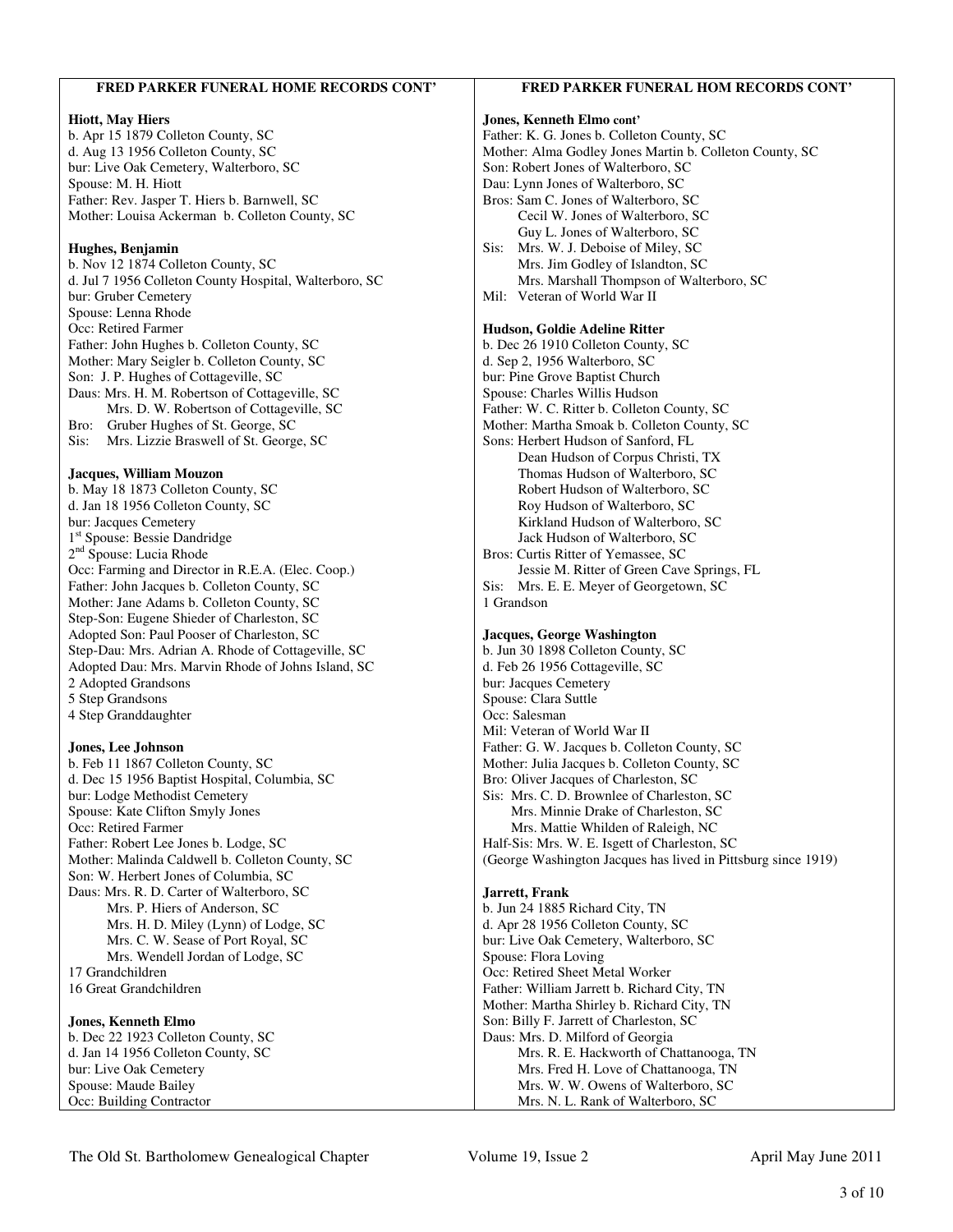### **FRED PARKER FUNERAL HOME RECORDS CONT'**

#### **Kinard, Dorothy Louise**

b. Aug 23 1956 Hampton County Hospital, Hampton, SC d. Sep 5 1956 Orangeburg Hospital, Orangeburg, SC bur: Drs. Creek Baptist Church Cemetery, Colleton County, SC Father: Jack L. Kinard b. Colleton County, SC Mother: Nancy Lee Crosby b. Hampton County, SC Bro: Carl Walter Kinard (3 yrs old) Maternal Grandparents: Mr. & Mrs. Willie L. Crosby of Brunson, SC Paternal Grandparents: Mr. & Mrs. A. L. Kinard of Lodge, SC Maternal Great Grandparents: Mr & Mrs Willie Crosby of Fairfax, SC

#### **Langdale, Susannah Bailey**

b. Mar 25 1880 Colleton County, SC d. Aug 16 1956 Colleton County Hospital bur: Pleasant Grove Spouse: Columbus N. Langdale Father: Abner Bailey b. Colleton County, SC Mother: Susan White b. Colleton County, SC Sons: Oliver Langdale of Walterboro, SC Kenneth Langdale of Walterboro, SC Dau: Mrs. Clint Langdale of Walterboro, SC Bro: A. A. Bailey of Walterboro, SC Sis: Mrs. B. C. Strickland of Walterboro, SC 10 Grandchildren 11 Great Grandchildren

#### **Leal, Anselmo**

b. Apr 21 1945 Port Lavaca, TX d. Oct 27 1956 Colleton County, SC bur: Live Oak Cemetery Father: Felix Leal b. Houston, TX Mother: Mary Benavides b. Bluenster, TX Sis: Marcella Leal of Walterboro, SC Manuella Leal of Walterboro, SC Sally Leal of Walterboro, SC Gloria Leal of Walterboro, SC Irene Leal of Walterboro, SC Pressie Leal of Walterboro, SC Mary Ann Leal of Walterboro, SC Paternal Grandparents: Mr. and Mrs. Santon Leal of Port Lavaca, TX Maternal Grandparent: Mr. Louis Benavides of Port Lavaca, TX

#### **Litchfield, Richard "Dickie"**

b. Oct 2 1935 Colleton County, SC d. Aug 1 1956 Edisto River Buice Landing bur: Black Creek Cemetery Occ: Clerk at Colonial Stores Spouse: Norma Jean Beach Father: J. Edgar Litchfield b. Colleton County, SC Mother: Lucile Davis b. Colleton County, SC Bro: James E. Litchfield Jr of Mt. Vernon, GA Sis: Miss Joyce Litchfield of Walterboro, SC Grandparent: Mrs. Sarah Davis of Walterboro, SC

#### **McMillan, Johnson Steven , Jr.**

b. Dec 24 1914 Colleton County, SC d. Dec 20 1956 Colleton County, SC bur: Carters Ford Baptist Church Cemetery Occ: Farmer Father: Johnson Stephen McMillan Sr b. Colleton County, SC Mother: Julia Hiers b. Colleton County, SC Bro: John D. McMillan of Lodge, SC Sis: Miss Clio McMillan of Lodge, SC

#### **FRED PARKER FUNERAL HOME RECORDS CONT'**

#### **Martin, Lee Melvin**  b. Mar 29 1887 Colleton County, SC d. Sep 12 1956 Baker Sanitorium, Charleston, SC bur: Drs Creek Baptist Church Cemetery Spouse: Jessie Judy Occ: Carpenter Father: Solomon Harper Martin b. Colleton County, SC Mother: Suzanna Lavenia Wilson b. Colleton County, SC Son: Lee Melvin Martin Jr of Charleston, SC Dau: Mrs. Ray B. Kinard of Charleston, SC Bro: Bennie Solomon Martin of Jacksonville, FL Sis: Mrs. Ida M. Crosby of Walterboro, SC, Mrs. Myrtle Beach of Yemassee SC 1 Grandson **McKie, Josiah Mitchum**  b. Sep 18 1883 Edgefield County, SC d. Aug 15 1956 Colleton County Hospital, Walterboro, SC bur: Sunset Hill Cemetery, North Augusta, SC Spouse: Lillian Johnson Occ: Retired Dairyman Father: Josiah McKie b. Edgefield County, SC Mother: Betty McKie b. Edgefield County, SC Sons: Josiah McKie Jr of Augusta, GA Dalton Ridgeway McKie of North Augusta, SC Dau: Mrs. John J. Polk of Ft. Jackson, SC Bro: Charlie & G. O. McKey of North Augusta, SC T. J. McKey of Augusta, GA Sis: Mrs. Lewis Bailey of Savannah, GA, Mrs. O. Lee White of Atlanta, GA, Mrs. L. A. (can't read) of N. Augusta, SC, Mrs. Russell Blanchard of Augusta, GA, Mrs. C. O. Smith **NEW ACQUISITIONS Items Donor** Rev. War Bounty Land Grants By L. D. Bockstruck in memory of Madge Addison Crosby Jim & Olivia Brissie The American Rev. in the South by Henry Lee in memory of Benjamin Risher Robert Williams The Maybank Family of South Carolina

 by D. Maybank Jr and Robert P. Stockton David Maybank, Jr Lavington Plantation, a History by Robert P. Stockton and David Maybank, Jr David Maybank, Jr

South Carolina History and Genealogy Mag. (several vols) from the Teresa Hicks collection. Funds recd' to purchase Hampton Legion Infantry, CSA by O. Lee Sturkey Robert Harper, M.D.

SC Royal Grants Vol 4 by B. Holcomb in memory of Donald E. Padgett of Texas OSBGC SC Royal Grants Vol. 5 by B. Holcomb in memory of Myrtle Polk Hilton **OSBGC** SC Royal Grants Vol. 6 by B. Holcomb in

Memory of Myrtle Polk Hilton D. W. & Bobbi Hiott The American Revolution by J. Winsor Robert Williams

# **Attention Members**

 The By-Laws for the Old St. Bartholomew Genealogical Chapter have been redrafted and will be voted on at our September 11, 2011 meeting. Please review at www.bartholomew.scgen.org. If you should have any questions regarding the redrafted By-Laws please contact David Hiott at dhiott@lowcountry.com.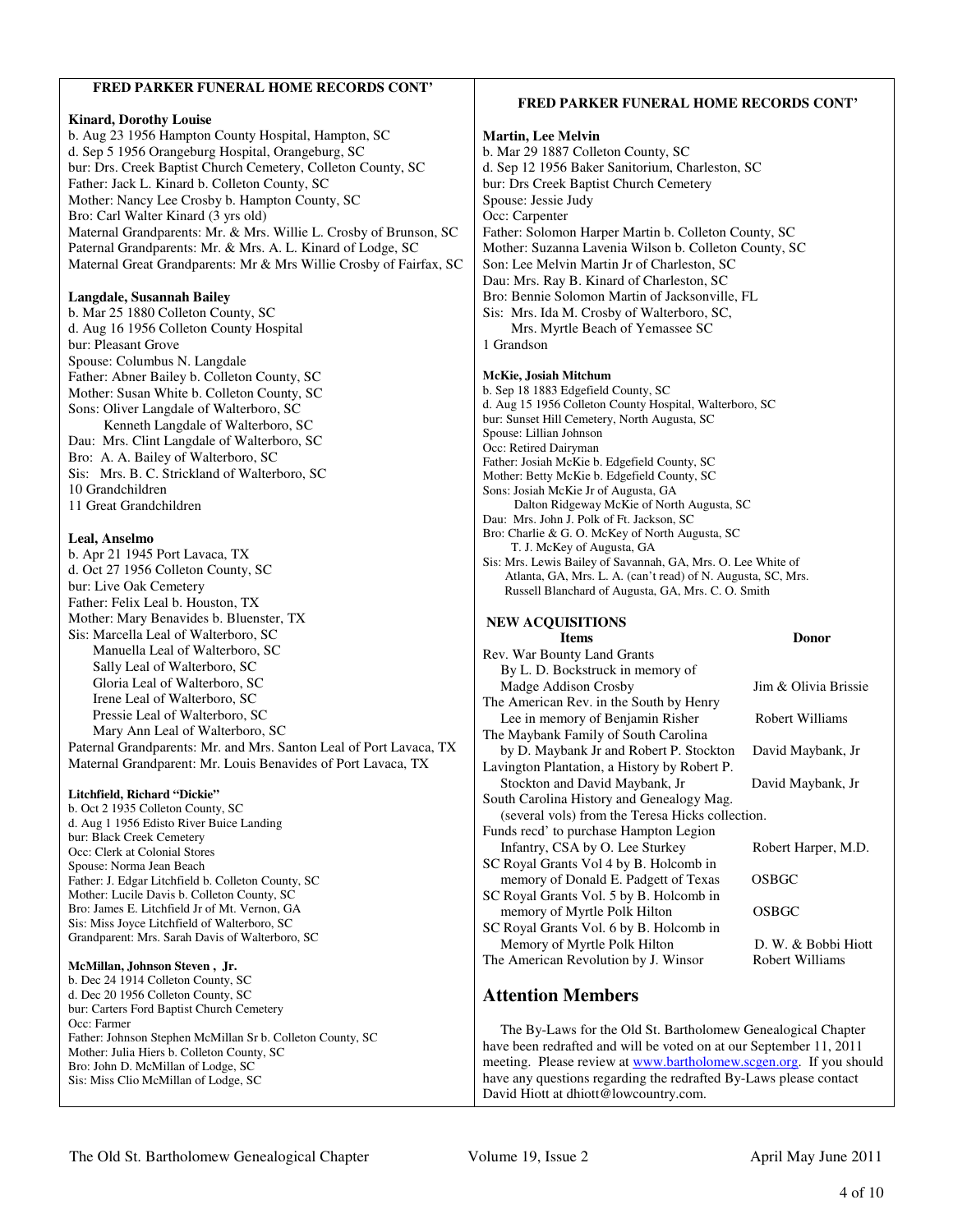#### **FAMILY OF RIGHT THOMAS WILLIAM "RTW" ROBERTS**

. *Generation One*

- 1. **Right Thomas William "RTW" Roberts Sr**, born about 1816, died Jan of 1862 of fever. He served in the Civil War in the 11th South Carolina Volunteers Company K. He enlisted on Aug 28 1861, he was enlisted by Capt. Bellinger. He was present on Rolls from Aug 28th to Dec 31 1861. He married **Adaline Carter,** daughter of Temperance Carter.
	- *Children:*
	- 2 i. Cynthia Roberts was born about 1842. She married A. Hagger. They moved out of state.
	- + 3 ii. Mary Temperance Adeline Roberts born Mar 02 1843.
	-
	- + 4 iii. Charity "Millie" Roberts born about 1846. + 5 iv. James Hezikiah "Jim" Roberts born Jul 11 1848.
		- 6 v. Harriett E. Roberts, born about 1850. No other information, she may have died young.
	- + 7 vi. Right Thomas William Roberts Jr born Jul 25 1861.

#### *Generation Two*

- 3. **Mary Temperance Adeline Roberts**, born Mar 02 1843 in Ruffin, Colleton County, SC, died Mar 04 1920 in Colleton County, SC, buried in Smoaks Family Cemetery. Mary Roberts Ritter was living in the 1870 Census with her mother, Adeline Robert her two siblings Charity and James as well as her two children Adolph and William C. Ritter. In the 1880 Census she was listed as head of household with her two sons Adolph and William C. Ritter. According to the 1880 Census Records Adolph and Williams C. Ritters father, was shown as having been born in Germany and Mary was born in South Carolina. She married **Henry "Rudolph" Ritter**, born in Germany. **Henry**: Rudolph Ritter does not appear in the 1870 Census nor the 1880 Census. It is our belief that Rudolph Ritter died before 1870. There is a Rudolph Ritter buried in the Beaufort National Cemetery Section MA Site 5 who was a Private in the Confederate Army. We beleive that it is this Rudolph Ritter who is the husband of Mary Temperance Adeline Roberts and the father of Adolph and William "Curtis" Ritter. There is an H. R. Ritter buried in Live Oak Cemetery (do not be confused this is not Henry "Rudolph" Ritter). H. R. Ritter his parents were both born in South Carolina.
	- *Children:*
	- + 8 i. Adolph Ritter Sr born Mar 04 1862.
	- + 9 ii. William "Curtis" Ritter Sr born Apr 10 1866.
- 4. **Charity "Millie" Roberts**, born about 1846.
	- *Children:*
	- + 10 i. John R. Roberts born Mar 12 1866.
	- + 11 ii. William "Nathan" Roberts born Dec 18 1868.

She married (2) **Robert Benton**, born about 1816.

- 5. **James Hezikiah "Jim" Roberts**, born Jul 11 1848 in Colleton County, SC, died Apr 17 1940 in Colleton County, SC, buried in Shiloh Baptist Church, Ruffin, SC, He served in Civil War. James Hezakiah Roberts was in Company K of the 1st South Carolina Infantry "Butlers" . He was enlisted by Lt. Bacot on Dec 06 1864 and was on Muster Roll of Dec 31 1864. He enlisted at Ft. Moultrie, SC, his Captain was Constant H. Rivers of James Island. He is listed as a Musician. He was sixteen years old. James was at Ft. Moultrie until Feb of 1865. He was sent to North Carolina and was attached to Johnston's Army. They were in the Battles of Averysboro and Bentonville. They surrendered soon after in Apr of 1865. He walked home. He was the last living Civil War Veteran in Colleton County, SC. He married (1) **Mary Givens**, born about 1856 in Colleton County, SC (daughter of **David Givens** and **Rebecca Buchanan**), died about 1880/81 in Colleton County, SC.
	- *Children:*
	- 12 i. Josephine R. Roberts, born Oct of 1880/81, died Apr 26 1948, buried in Bethel Methodist Church, Ruffin, SC. She never married.

 He married (2) **Mary Margaret Avant**, Aug 14 1887, born Feb 11 1866 in Colleton County, SC (daughter of **John W. Avant Sr** and **Delaney "Lanie" Crosby**), died May 19 1955 in Colleton County Hospital, Walterboro, SC, buried in Shiloh Baptist Church, Ruffin, SC. *Children:*

- + 13 ii. John Thomas Roberts born Jul 18 1888.
- + 14 iii. Berry Wesley Roberts born Sep 7 1891.
- + 15 iv. William Wright Roberts born Sep 05 1893.
- + 16 v. Mamie Lavinia Roberts born Dec 01 1898.
- + 17 vi. James Benjamin "Bennie" Roberts born Feb 06 1890.
- + 18 vii. Lanie Adaline Roberts born Aug 14 1896.
- 19 viii. Doctory Curtis "Doc" Roberts, born Dec 14 1900 in Colleton County, SC, died May 28 1968 in Ruffin, Colleton County, SC, buried in Shiloh Baptist Church, Ruffin, SC. His occupation was retired Farmer. He married Susan Levicey Smoak. There were no children.
- + 20 ix. Harvey Moody Roberts born May 27 1903.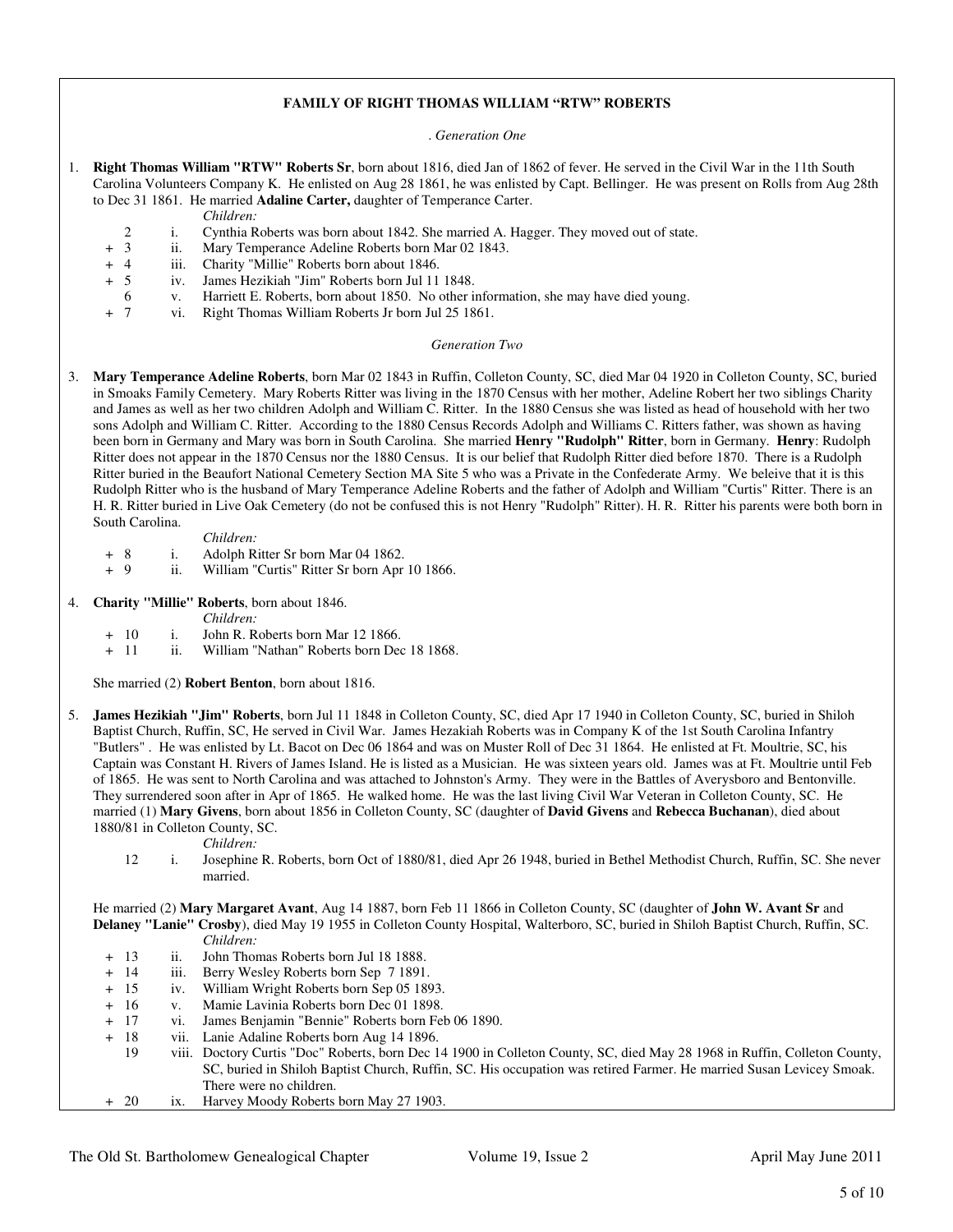- 21 x. Jessie Henrietta Roberts, born Feb 17 1908 in Colleton County, SC, died Dec 17 1970 in Colleton County, SC, buried in Shiloh Baptist Church, Ruffin, SC. She married Manley Charlie Iriel, born Mar 13 1911 in Colleton County, SC (son of John Charlie Iriel and Sarah Neta Smoak), died Jul 16 1985 in Colleton Regional Hospital, Walterboro, SC, buried in Shiloh Baptist Church, Ruffin, SC. There were no children during this marriage.
- + 22 xi. Charles Hezakiah "Charlie" Roberts born May 02 1910.
- 7. **Right Thomas William Roberts Jr**, born Jul 25 1861, died Apr 05 1940, buried in Gillisonville Baptist Church, Gillisonville, Jasper County, SC. He married (1) **Julia J. Lyons**, May 11 1881, born May 08 1855 in Colleton County, SC (daughter of **Isaac B. Lyons** and **Isabella Brown**), died Jul 06 1909 in Colleton County, SC.
	- *Children:*
	- + 23 i. Joseph Wylie Roberts born Mar 24 1882.
	- + 24 ii. William R. "RTW Jr" Roberts born May 30 1884.<br>+ 25 iii. Anne A. Roberts born Feb 14 1886.
	- + 25 iii. Anne A. Roberts born Feb 14 1886.
	- + 26 iv. Lugia L. Roberts born Nov 27 1887.
		- 27 v. Pollie W. Roberts, born about 1895, died Sep 20 1915, never married.

 He married (2) **Carrie E. Weekly**, born Jun 02 1869 in Hampton County, SC (daughter of **L. C. Weekly** and **Annie Harter**), died Dec 31 1923 in Jasper County, SC, buried in Gillisonville Baptist Church, Gillisonville, Jasper County, SC.

 He married (3) **Betty Steedly**, Dec 10 1927, born Jan 17 1880 in Bamberg County, SC (daughter of **Richard J. Steedly** and **Emma Edwards**), died Nov 03 1937 in Jasper County, SC, buried in Gillisonville, Jasper County, SC.

#### *Generation Three*

- 8. **Adolph Ritter Sr**, born Mar 04 1862 in Ruffin, Colleton County, SC, died Jan 22 1938 in White Hall, Colleton County, SC, buried in Ridgeland Cemetery, Ridgeland, SC. His occupations were Lumberman and Planter. He married **Harriett Salena Lyons**, about 1886 in South Carolina, born Nov 09 1857 in Ruffin, Colleton County, SC (daughter of **Isaac Lyons** and **Salena Crosby**), died Feb 22 1938 in Ridgeland, Jasper County, SC, buried in Ridgeland Cemetery, Ridgeland, SC.
	- *Children:*
	- + 28 i. Adelphia Ritter born Feb 25 1886.
	- + 29 ii. Dove Ritter born Mar 31 1888.
	- + 30 iii. Ottie Ritter born Oct of 1891.
	- + 31 iv. Adolph Ritter Jr born Oct 03 1893.
	- + 32 v. Rudolph Ritter born Oct 10 1895.
- 9. **William "Curtis" Ritter Sr**, born Apr 10 1866, died Jun 29 1955, buried in Smoaks Family Cemetery, Colleton County, SC.

 He married **Martha Ann Smoak**, born Jan 20 1877 in Colleton County, SC (daughter of **Jesse Smoak** and **Harriet Kinsey**), died Jun 24 1952 in Georgetown County, SC, buried in Smoak Family Cemetery, Colleton County, SC.

- *Children:*
- + 33 i. Gertrude Ivy Ritter born Aug 07 1897.
	- 34 ii. Henry Lawrence "Laurie" Ritter, born Dec 22 1899 in Colleton County, SC, died Mar 17 1920 in Colleton County, SC, buried in Smoak Family Cemetery, Colleton County, SC. His occupation was Farmer.
	- 35 iii. Infant Twin Son Ritter, born Sep 22 1901, died Sep 22 1901, buried in Smoak Family Cemetery, Colleton County, SC.
	- 36 iv. Infant Twin Son Ritter, born Sep 22 1901, died Sep 22 1901, buried in Smoak Family Cemetery, Colleton County, SC.
	- 37 v. William Curtis Ritter Jr born Jul 22 1902.
	- 38 vi. Andrew Elijah Ritter, born Sep 22 1904 in Colleton County, SC, died Mar 13 1920 in Colleton County, SC, buried in Smoak Family Cemetery, Colleton County, SC. His occupation was Farmer.
	- 39 vii. Jessie Minnis Ritter, born Apr 21 1906 in Colleton County, SC, died Jun 24 1976 in South Carolina. He married Harriett E. Rothschild, born Jun 15 1909.
- + 40 viii. Goldie Adeline Ritter born Dec 26 1910.
	- 41 ix. Ethel Ritter, born about 1913. She married Ebie E. Meyer Jr, Jul 19 1930.
- 10. **John R. Roberts**, born Mar 12 1866 in Colleton County, SC, died Dec 17 1935, buried in Shiloh Baptist Church, Ruffin, SC. He married **Mary Lavinia Lyons**, born Mar 25 1866 in Colleton County, SC (daughter of **Isaac B. Lyons** and **Marilla "Rillie" Crosby**), died Feb 10 1947 in Colleton County, SC, buried in Shiloh Baptist Church, Ruffin, SC.
	- *Children:*
	- + 42 i. John "Charlie" Roberts Sr born Nov 11 1889.
	- + 43 ii. William Nathan "Billie" Roberts Sr born Nov 26 1891.
		- 44 iii. Joseph Benjamin Roberts, born Nov 30 1893 in Colleton County, SC, died Oct 06 1955 in Colleton County, SC, buried in Shiloh Baptist Church, Ruffin, SC. His occupation was Farmer.
	- + 45 iv. Addie Elizabeth Roberts born May 30 1896.
	- + 46 v. Elijah Franklin Roberts born Jun 12 1898.
	- + 47 vi. Laurie L. Roberts born Nov 16 1900.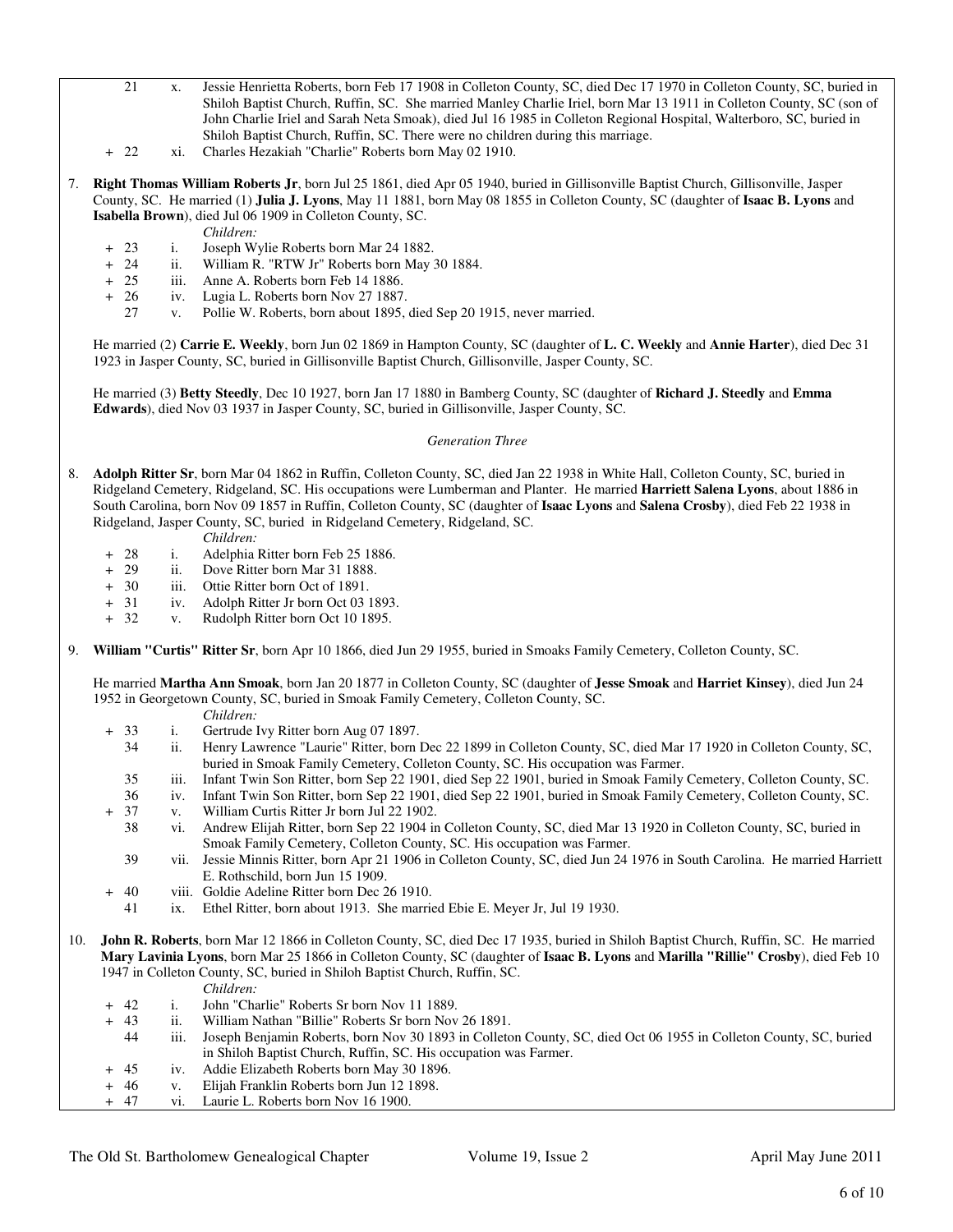- + 48 vii. Treacie Evelyn Roberts born Nov 18 1902.
- viii. Fannie Laura Roberts born about 1906.
- + 50 ix. Cozie Roberts born Nov 27 1908.
- 11. **William "Nathan" Roberts**, born Dec 18 1868 in South Carolina, died Jul 30 1928 in Jasper County, SC, buried in Black Creek Baptist Church, Walterboro, SC. His occupation was Merchant. He married **Mary "Matilda" Petit**, born Mar 09 1875 in Colleton County, SC (daughter of **Henry Toomer Petit** and **Eliza Ann Crosby**), died Aug 10 1960 in Charleston County, SC.
	-
	- *Children:*<br>51 i. Ira Irene F 51 i. Ira Irene Roberts, born Jan 25 1900 in Colleton County, SC, died Sep 14 1974 in Charleston County, SC. She married Nelson Clifton "Cliff" Bunton, born Oct 16 1899 in Colleton County, SC (son of John Nelson Bunton and Annie McBay Benton), died Feb 25 1992 in Johns Island, Charleston County, SC.
	- 52 ii. Stella L. Roberts, born May 03 1903 in Colleton County, SC, died Dec 29 1999 in Low Country General Hospital, Savannah, Chatham County, SC, buried in Ridgeland Cemetery, Ridgeland, SC. Her occupation was Dietician. She married Irvin Newton Cooler, born Jul 12 1885 (son of James Asbury Cooler and Sarah Ann Unknown), died Jul 15 1954 in Ridgeland Hospital, Ridgeland, SC, buried in Ridgeland Cemetery, Ridgeland, SC. His occupation was Farmer.
	- 53 iii. Connie Emma Roberts, born Jun 21 1908 in Colleton County, SC, died Jun 06 1988 in Ridgeland, Jasper County, SC, buried in Black Creek Baptist Church, Walterboro, SC. She married (1) Unknown Glover.
		- She married (2) James "Glen" Davis, born Jan 02 1893 in Early Branch, Hampton County, SC (son of William Clarke Davis and Susan Elizabeth "Susie" Crews), died Aug 11 1971 in Ridgeland, Jasper County, SC.
	- 54 iv. Beatrice Roberts born May 09 1911.
	- 55 v. Hazel Roberts, born about 1916, died Apr 02 1958, buried in Johnston Baptist Church, Bath, SC. She married Colie Mitchell.
	- 56 vi. Dorothy Roberts, born Jul 12 1918 in Colleton County, SC, died Mar 28 1993 in Charleston County, SC. She married (1) Charles W. Burch. She married (2) Walter Bryan Tucker, born Dec 26 1924 in Florida (son of Walter Bryan Tucker and Eunice Levoy), died Nov of 1986 in Charleston County, SC.
- 13. **John Thomas Roberts**, born Jul 18 1888, died Apr 10 1960, buried in Doctor's Creek Baptist Church, Walterboro, SC. He married (1) **Rachel "Coot" Lemacks**, born about 1878 (daughter of **Silas Lemacks** and **Sarah Ann Hiott**), died Jul 21 1948. *Children:*
	- + 57 i. Oscar Roberts born Oct 30 1915.
	- + 58 ii. Sarah Nita Roberts born May 02 1911.
	- + 59 iii. Mary Ella Roberts born Feb 03 1913.

He married (2) **Adrray Garvin**.

- 14. **Berry Wesley Roberts**, born Sep 7 1891 in Colleton County, SC, died Aug 20 1965 in Colleton County Hospital, Walterboro, SC, buried in Bethel United Methodist Church, Ruffin, SC. He was a Veteran of World War I. His occupation was retired Farmer. He married (1) **Verna "Eugenia" Jones**, born Sep 16 1895 in Colleton County, SC (daughter of **Joseph John Jones** and **Amanda Jane Preacher**), died Aug 23 1927 in Colleton County, SC, buried in Bethel Church Cemetery, Colleton County, SC.
	- *Children:*
	- + 60 i. Floyd William Roberts born Sep 18 1920.
	- + 61 ii. Hayman Roberts born Dec 15 1922.
		- 62 iii. Marjorie Jane Roberts. She married Clayton Shaffer.
		- 63 iv. Infant child Roberts, born Aug 23 1927, died Aug 23 1927, buried in Bethel Church Cemetery, Colleton County, SC.

 He married (2) **Lena Emma Avant**, after 1930, born Feb 15 1892 in Colleton County, SC (daughter of **Berry Benjamin Avant** and **Julia Elizabeth Ann Jones**), died Apr 02 1966 in Colleton County Hospital, Walterboro, SC, buried in Bethel Methodist Church, Ruffin, SC.

- 15. **William Wright Roberts**, born Sep 05 1893 in Colleton County, SC, died Sep 04 1988 in Colleton Regional Hospital, Walterboro, SC, buried in Pine Grove Baptist Church, Walterboro, SC. His occupation was employed at Saw Mill for Thompson Lumber Co. He married **Effie Estelle Lemacks**, Sep 29 1915, born Sep 30 1897 (daughter of **Moses Nathaniel "Bud" Lemacks** and **Harriett Rebecca "Hattie" Fisk**), died Aug 06 1965, buried in Pine Grove Baptist Church, Walterboro, SC.
	- *Children:*
	- + 64 i. Eurell Annie Roberts born Jun 29 1916.
	- + 65 ii. Raymond Eddie Roberts born Feb 08 1918.
	- + 66 iii. Lourie Geneva Roberts born Feb 19 1922.
	- + 67 iv. Eugene Clevie Roberts born Apr 26 1924.
	- + 68 v. Jackie Edward Roberts born Jan 02 1935.
	- + 69 vi. Mendell Ray Roberts born Jan 14 1938.
- 16. **Mamie Lavinia Roberts**, born Dec 01 1898 in Colleton County, SC, died Jun 6 1972 in Medical University Hospital, Charleston, SC, buried in Shiloh Baptist Church, Ruffin, SC. She married **John "Charlie" Roberts Sr**, born Nov 11 1889 in Colleton County, SC (son of **John R. Roberts** and **Mary Lavinia Lyons**), died Nov 15 1949 in Ruffin, Colleton County, SC, buried in Shiloh Baptist Church, Ruffin,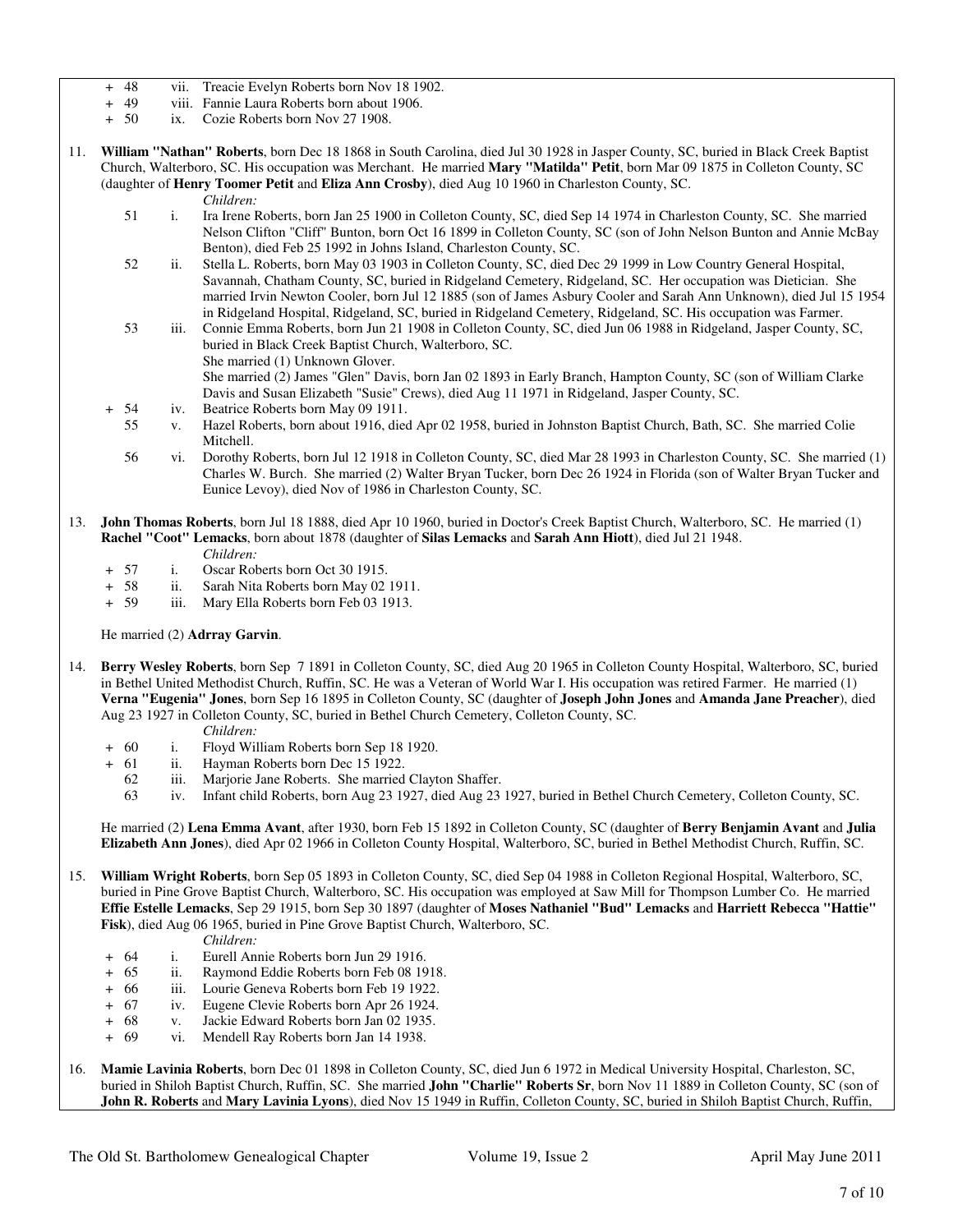- SC.
- *Children:*<br>*+ 70* i. Johnny "*C* 
	- 70 i. Johnny "Charlie" Roberts born Mar 6 1918.<br>71 ii. William Isaac Roberts, born Jun 12 1920, di
	- ii. William Isaac Roberts, born Jun 12 1920, died Jun 24 1944, buried in Shiloh Baptist Church, Ruffin, SC, He served in World War II, never married.
- 72 iii. Louis James Roberts.
- 73 iv. Richard Nathan Roberts born Apr 16 1928.
- + 74 v. Jewel Etta Roberts born Apr 6 1925.
	- 75 vi. Marvin Roberts, born about 1932, died Apr 16 1942.
	- 76 vii. Herman Roberts, died 7 month of age.
- 17. **James Benjamin "Bennie" Roberts**, born Feb 06 1890 in Colleton County, SC, died Dec 05 1937 in Walterboro, Colleton County, SC, buried in Pine Grove Baptist Church, Walterboro, SC. His occupation was a W. P. A. Worker. He married **Jane Wright** (daughter of **Joseph Wright** and **Mary Unknown**).

*Children:*

- + 77 i. Albert Moody Roberts born Aug 23 1913.
- 18. **Lanie Adaline Roberts**, born Aug 14 1896, died May 21 1985, buried in Live Oak Cemetery, Walterboro, SC.
	- She married **Charlie H. Stutts** (son of **James Stutts** and **Nora Johnson**).
		- *Children:*
	- + 78 i. James "VonLee" Stutts born Jun 14 1918.
	- ii. Iva Lee Stutts born Nov 18 1920.
	- + 80 iii. Harry L. Stutts born Sep 30 1923.
	- + 81 iv. Walter Leroy Stutts born Apr 26 1925.
		- 82 v. Charlie Stutts Jr, born Jan 2 1928, died Apr 9 1971, buried in Live Oak Cemetery, Walterboro, SC, never married.
	- + 83 vi. Daisy B. Stutts born May 10 1932.
	- + 84 vii. Rose Lee Stutts born Mar 24 1935.
- 20. **Harvey Moody Roberts**, born May 27 1903, died Aug 26 1987. He married (1) **Donnie "Lula" Lemacks**, born Aug 30 1902 in Colleton County, SC (daughter of **Moses Nathaniel "Bud" Lemacks** and **Harriett Rebecca "Hattie" Fisk**), died Mar 05 1962 in Colleton County Hospital, Walterboro, SC, buried in Bedon Baptist Church, Walterboro, SC.
	- *Children:*
	- + 85 i. Ruby Roberts born Jan 30 1924.
	- + 86 ii. Herbert Roberts born Apr 28 1926.
	- + 87 iii. Lloyd Harvey Roberts.
	- + 88 iv. Betty Roberts.
	- + 89 v. George Roberts born Apr 26 1936.
		- vi. Lula Mildred Roberts, born Sep of 1939, died Dec 31 1939.

 He married (2) **Queenie Hartley**, born Jun 04 1906 (daughter of **David Hartley** and **Lula Rankins**), died Nov 01 1978 in Medical University of SC, Charleston, SC, buried in Bedon Baptist Church, Walterboro, SC. **Queenie**: Married 1st Garvin, 2nd Leaphardt and 3rd Roberts.

 He married (3) **Pearl Mildred O'Quinn**, born Sep 14 1919 (daughter of **Willie Luther O'Quinn** and **Ruby Varnadoe**), died May 09 2003 in Colleton Medical Center, Walterboro, SC.

22. **Charles Hezakiah "Charlie" Roberts**, born May 02 1910 in Colleton County, SC, died May 22 1987, buried in Live Oak Cemetery, Walterboro, SC. He married **Lillie Bell Headden**, married Jun 15 1929, born Nov 07 1910 in St George, Dorchester County, SC (daughter of **Lewis Malcolm Headden** and **Annie Craven**), died Feb 04 1990.

*Children:*

- + 91 i. Thomas Jefferson "TJ" Roberts born May 19 1930.<br>92 ii. Carl Roberts, born about 1933, died about 1933.
	- 92 ii. Carl Roberts, born about 1933, died about 1933.
- 93 iii. Marl Roberts, born about 1933, died about 1933.<br>+ 94 iv. Tex Franklin Roberts born Jul 9 1940.
	- iv. Tex Franklin Roberts born Jul 9 1940.
- 23. **Joseph Wylie Roberts**, born Mar 24 1882 in Colleton County, SC, died Dec 28 1944, buried in Gillisonville, Jasper County, SC. He married **Isabelle Sineath Crosby**, Feb 22 1905, born May 05 1882 (daughter of **James Smyly Crosby** and **Ann "Isabelle" Sineath**), died May 02 1953.

#### *Children:*

 95 i. Sadie Roberts, born Jan 17 1906, died Dec 12 1981, buried in Hopewell Baptist Church, Hampton, SC. She married (1) Gus Reed, Jul 20 1934, born Sep 20 1882, died Nov 06 1953, buried in Smoak Cemetery, Ruffin, SC. She married (2) William J. Davis, born Nov 27 1891, died Sep 25 1971, buried in Hopewell Baptist Church, Hampton, SC. + 96 ii. Joseph "Edgar" Roberts born Apr 13 1909.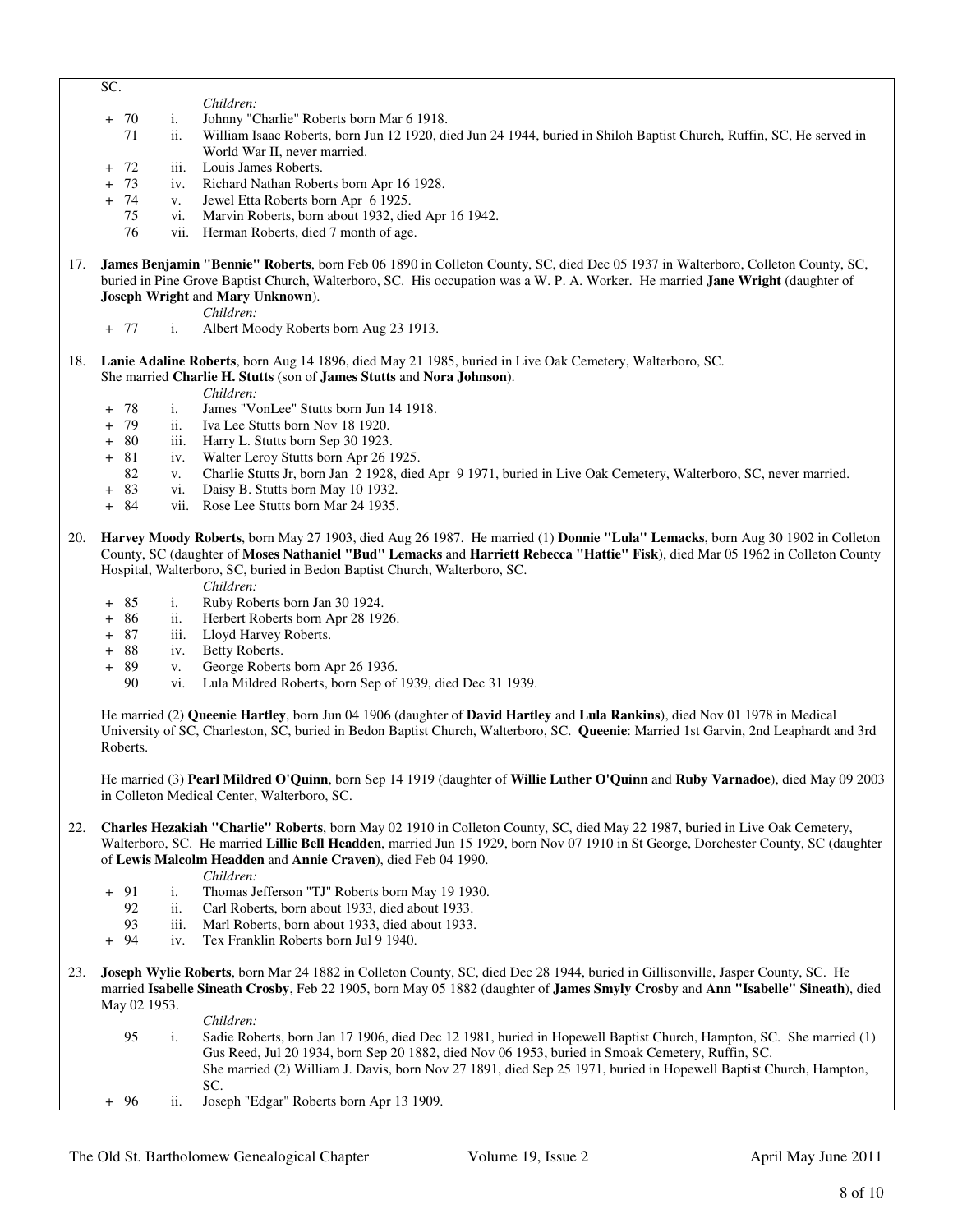- + 97 iii. Blanche Roberts born Aug 08 1911.<br>98 iv. Marion Roberts, born Sep 26 1915,
	- 98 iv. Marion Roberts, born Sep 26 1915, died Mar 02 1933.
	- 99 v. Ruth Roberts, born Jul 03 1917, died Mar 15 2001, buried in Forest Lawn Mausoleum, Savannah, Chatham County, GA. She married Harry Tillman Altman, born May 27 1908, died Apr 16 1992 in Savannah, Chatham County, Ga.
- + 100 vi. Joseph Wylie Roberts Jr born Mar 30 1919.
- 101 vii. Herbert Roberts Sr born Oct 17 1922.
- + 102 viii. Julia Roberts born Feb 25 1925.
- 24. **William R. "RTW Jr" Roberts**, born May 30 1884, died Sep 26 1925, buried in Gillisonville Baptist Church, Gillisonville, Jasper County, SC. He married **Bessie G. Langford**, born Aug 24 1887 (daughter of **John Marion Langford** and **Fannie Mary Ulmer**), died Sep 01 1939, buried in Gillisonville Baptist Church, Gillisonville, Jasper County, SC.
	-
	- *Children:*<br>+ 103 i. Mave Rob i. Maye Roberts born May 26 1909.
	- + 104 ii. Helen Roberts born Sep 17 1911.
		- 105 iii. Nancy Roberts, born Nov 07 1919, died Aug 11 2008, buried in Gillisonville Baptist Church, Gillisonville, Jasper County, SC, never married.
- 25. **Anne A. Roberts**, born Feb 14 1886 in Colleton County, SC, died Nov 15 1964, buried in Gillisonville Baptist Church, Gillisonville, Jasper County, SC. She married **Harry W. Hiott**, born Apr 03 1887 in Colleton County, SC (son of **William Hiott** and **Martha Hiott**), died May 24 1950, buried in Gillisonville Baptist Church, Gillisonville, Jasper County, SC.
	- *Children:*
	- 106 i. Lunette Hiott, born Dec 19 1909, died Oct 13 1923, buried in Gillisonville Baptist Church, Gillisonville, Jasper County, SC.
	- 107 ii. Corinne Hiott, born May 08 1914, died Oct 28 1919, buried in Gillisonville Baptist Church, Gillisonville, Jasper County, SC.
	- + 108 iii. Gladys Ermine Hiott born Jul 25 1915.
- 26. **Lugia L. Roberts**, born Nov 27 1887, died Apr 24 1963, buried in Gillisonville Baptist Church, Gillisonville, Jasper County, SC. She married **Daniel Horton**, born Aug 24 1883 (son of **Benjamin Franklin Horton** and **Amanda Jane Holestine**), died Oct 02 1957, buried in Gillisonville Baptist Church, Gillisonville, Jasper County, SC.
	- *Children:*
	- + 109 i. Lois Horton born Feb 02 1914.
	- ii. Daniel Horton Jr born May 02 1923.

#### *Generation Four*

28. **Adelphia Ritter**, born Feb 25 1886, died Nov 26 1968. She married **Gilbert Leonardus Smoak**, married about 1903, born May 02 1876 (son of **Daniel Henry M. Smoak** and **Mahala Arabell Hudson**), died Jun 19 1947.

*Children:*

- 111 i. Parker Gilbert Smoak, born Dec 04 1904 in White Hall, Colleton County, SC, died Dec 29 1942 in Miami, Dade County, FL, buried in Black Creek Baptist Church, Walterboro, SC. He married Bertha Crosby.
- 112 ii. Grover Lamar Smoak, born Apr 12 1908 in Ruffin, Colleton County, SC, died Nov 26 1941 in Colleton County, SC, buried in Shiloh Baptist Church, Ruffin, SC, never married.
- 113 iii. Douglas Walter Smoak Sr, born about 1910, died Oct 02 1990.
- 114 iv. Dorsey Hugh Smoak, born Jul 12 1913 in Colleton County, SC, died Oct 27 1967 in Veterans Hospital, Charleston, SC, buried in Greenlawn Memorial Gardens, Walterboro, SC. He retired as Civil Service Employee. He married Doris Gilbert.
- 115 v. Lewis Edward Smoak, born about 1918.
- 116 vi. Vernelle Smoak, born about 1921.
- 117 vii. Harriett Smoak, born about 1923.
- 118 viii. Clarice S. Smoak, born about 1925. She married Forrest James "Pat" Ross, born Nov 04 1922 in Columbia, Richland County, SC (son of Forrest James Ross and Susie Lourine Kelly), died Apr 17 1987 in Walterboro, Colleton County, SC. He retired as Civil Service Employee and a Locksmith, buried in Live Oak Cemetery, Walterboro, SC.
- 119 ix. James "Jimmie" Smoak, born about 1928.